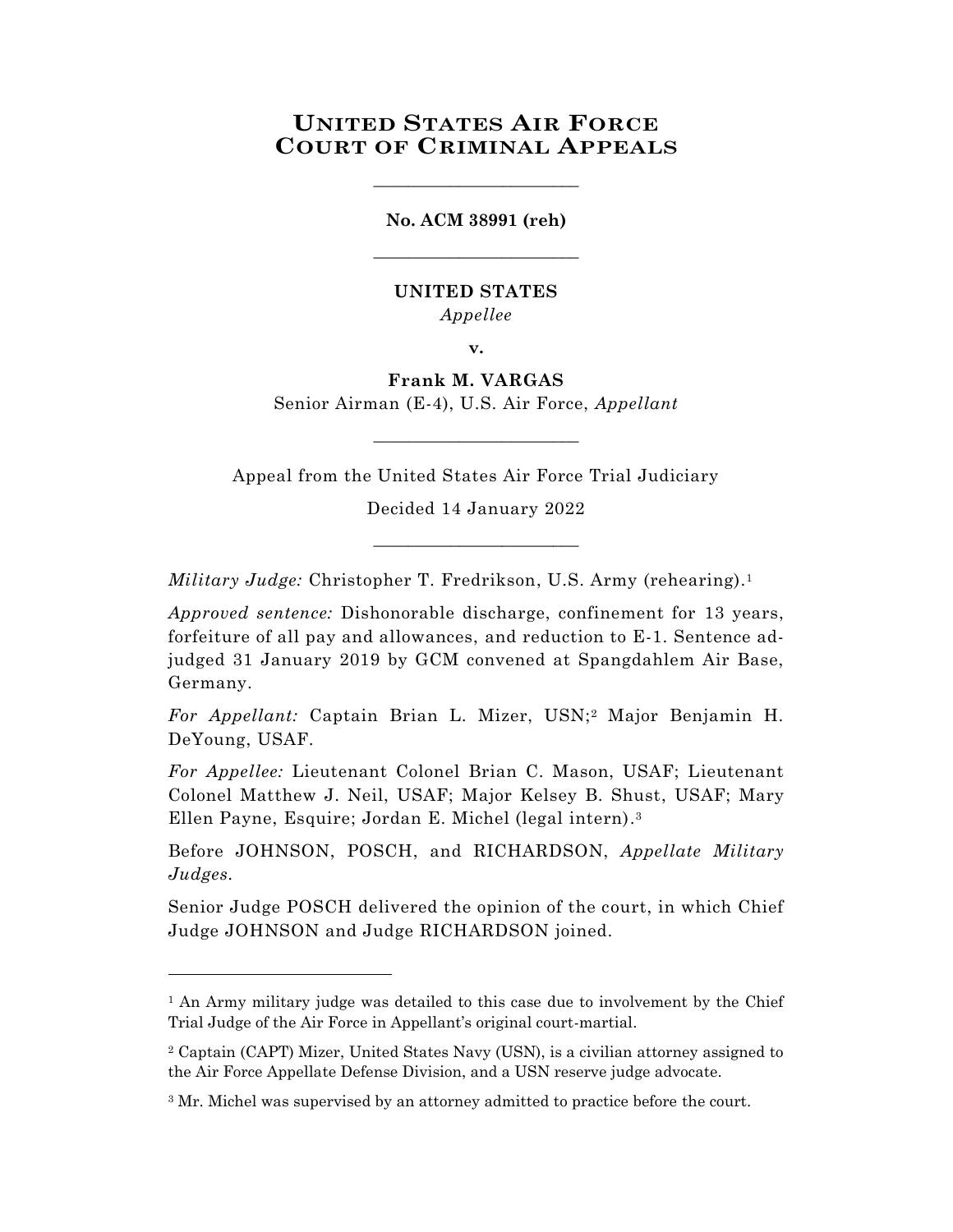**This is an unpublished opinion and, as such, does not serve as precedent under AFCCA Rule of Practice and Procedure 30.4.**

\_\_\_\_\_\_\_\_\_\_\_\_\_\_\_\_\_\_\_\_\_\_\_\_

\_\_\_\_\_\_\_\_\_\_\_\_\_\_\_\_\_\_\_\_\_\_\_\_

### POSCH, Senior Judge:

l

Appellant's case is before the court a second time. At his first trial in September 2015, a general court-martial composed of officer and enlisted members found Appellant guilty, contrary to his pleas, of two specifications of attempted abusive sexual contact, three specifications of sexual assault, one specification of abusive sexual contact,<sup>4</sup> and two specifications of assault consummated by a battery, in violation of Articles 80, 120, and 128, Uniform Code of Military Justice (UCMJ), 10 U.S.C. §§ 880, 920, 928.<sup>5</sup> The adjudged and approved sentence consisted of a dishonorable discharge, confinement for 29 years, and reduction to the grade of E-1.

In the court's initial review, we set aside the findings of guilty and the sentence, concluding that the military judge, Judge DE, who presided at the courtmartial abused his discretion in denying a defense motion to recuse. *United States v. Vargas*, No. ACM 38991, 2018 CCA LEXIS 137, at \*3, 28 (A.F. Ct. Crim. App. 15 Mar. 2018) (unpub. op.). The court reached this result because Judge DE was a potential witness with personal knowledge of disputed evidentiary facts relevant to a defense motion. *Id.* at \*21. The court found Judge DE had knowledge about an alleged concerted effort by government actors to remove another judge, Judge CL, from courts-martial involving Article 120, UCMJ, allegations, including Appellant's case, to which Judge CL initially had been detailed. *Id.* at \*18–20, 23–24.

The removal of Judge CL was at the center of Appellant's motion to dismiss the charges at his original court-martial on the basis of unlawful command influence (UCI). *Id.* at \*7. Judge DE found there was sufficient evidence of UCI to shift the burden to the Government to disprove UCI had occurred. *Id.* at \*15. Judge DE ruled that he was convinced beyond a reasonable doubt that the evidence did not constitute UCI and denied the motion. *Id.* at \*12–16. However,

<sup>4</sup> The court's first opinion incorrectly states Appellant had been found guilty of *two* specifications of abusive sexual contact. *See United States v. Vargas*, No. ACM 38991, 2018 CCA LEXIS 137, at \*1 (A.F. Ct. Crim. App. 15 Mar. 2018) (unpub. op.).

<sup>&</sup>lt;sup>5</sup> Except where indicated, references to the punitive articles of the UCMJ and the Rules for Courts-Martial are to the *Manual for Courts-Martial, United States* (2012 ed.) (2012 *MCM*). Except where indicated, other references to the UCMJ are to the *Manual for Courts-Martial, United States* (2016 ed.) (2016 *MCM*).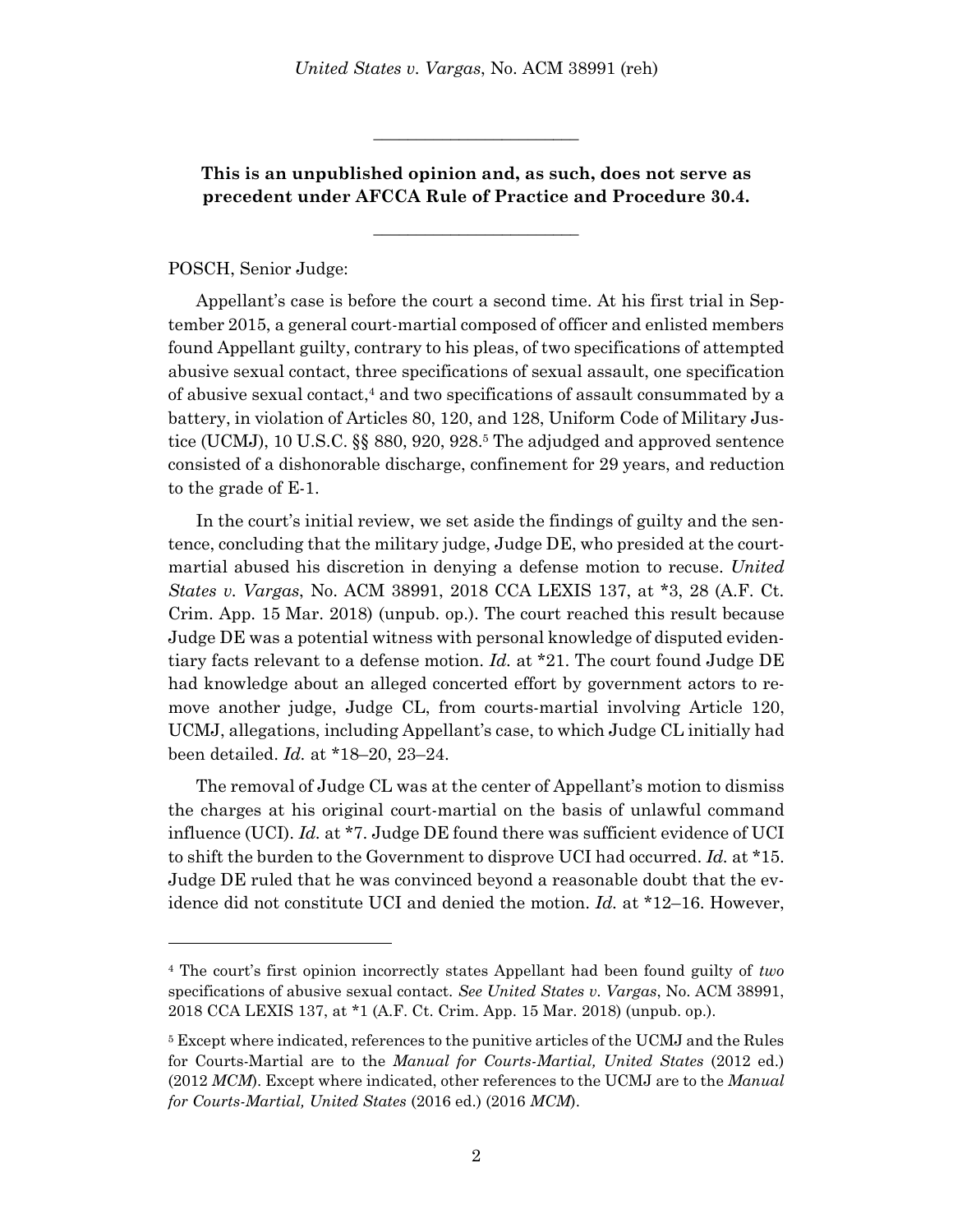the court did not decide the merits of that issue in our initial review because we found that Judge DE's impartiality could be reasonably questioned:

[B]ased on the facts before us, where there was substantial evidence of an alleged concerted effort to have [Judge CL] removed based on disagreement with his actions in a certain class of cases, and the subsequent removal of [Judge CL] from several cases within that class, Appellant's UCI motion required an arbiter who was neutral and detached, both apparently and in fact, and the military judge[, Judge DE, who presided at Appellant's trial and sentencing in September 2015] did not qualify as such.

*Id.* at \*23–24. In the exercise of our authority under Article 66, UCMJ, 10 U.S.C. § 866, the court set aside the findings of guilt and the sentence, and authorized a rehearing. *Vargas*, 2018 CCA LEXIS 137, at \*25, 28.

After the case was returned to the convening authority, Appellant was retried with Judge Christopher T. Fredrikson, <sup>6</sup> United States Army, presiding as the military judge. At a rehearing that concluded in January 2019,<sup>7</sup> a general court-martial composed of officer and enlisted members convicted Appellant, contrary to his pleas, of three offenses. One offense was the sexual assault of a female German national in violation of Article 120, UCMJ. After committing this offense, Appellant pulled the victim's head and neck toward his penis, which was the basis for Appellant's conviction for attempted abusive sexual contact of the same victim in violation of Article 80, UCMJ. Appellant was found guilty of a second violation of Article 120, UCMJ, for a separate incident one week later when evidence showed he sexually assaulted a female Airman. Another specification of sexual assault that alleged an offense against a second Airman was withdrawn and dismissed after arraignment. During the rehearing, the military judge entered a finding of not guilty to another specification of sexual assault. In addition to these findings, the members found Appellant not guilty of one specification of attempted abusive sexual contact in violation of Article 80, UCMJ, and not guilty of two specifications of assault consum-

<sup>6</sup> Except where indicated, "military judge" in this opinion refers to Judge Fredrikson.

<sup>7</sup> Appellant was arraigned on 20 August 2018. The court-martial convened on 28 September 2018, 13–14 November 2018, 11–13 December 2018, 22–26 January 2019, and 28–31 January 2019.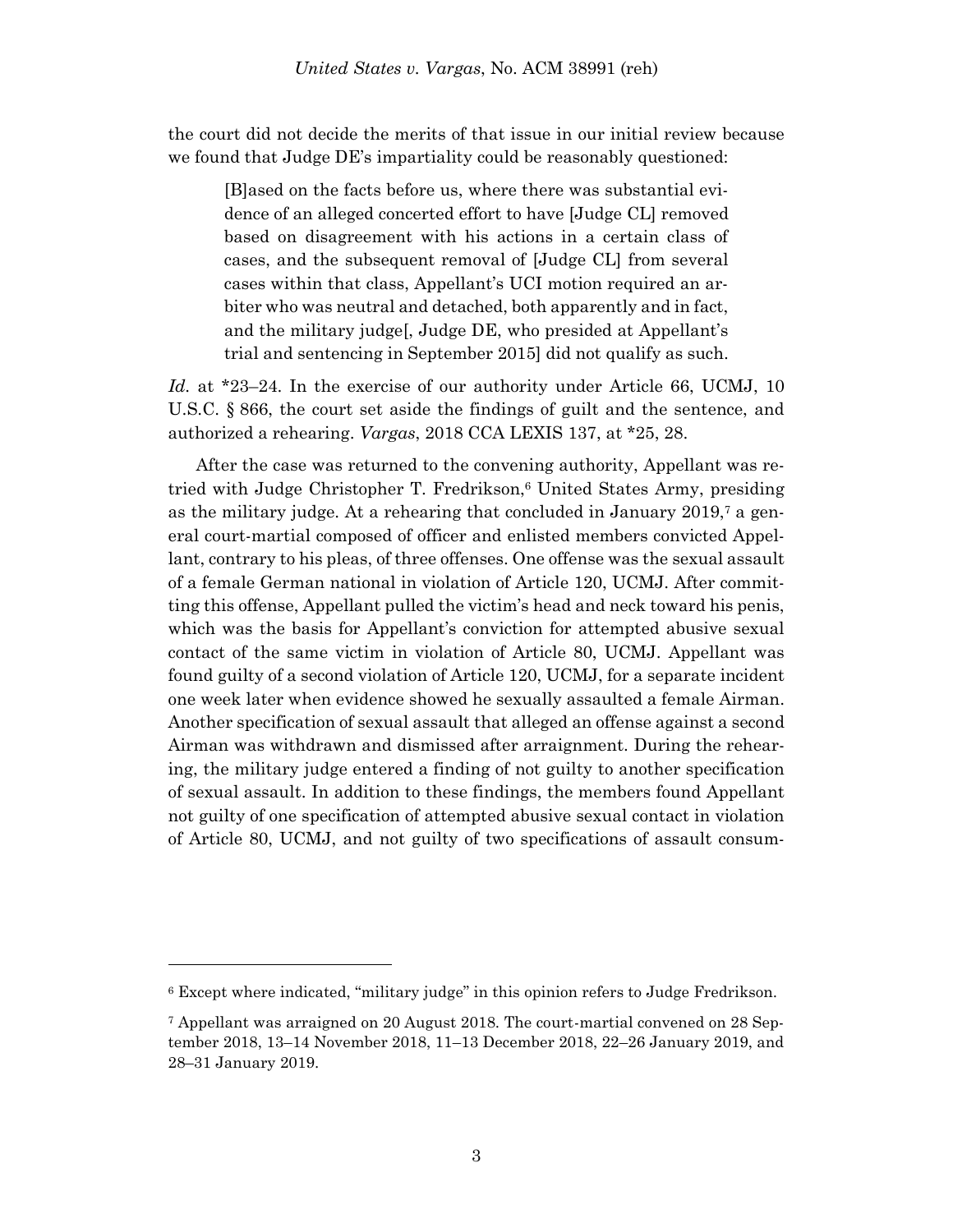mated by a battery in violation of Article 128, UCMJ. The adjudged and approved sentence consisted of a dishonorable discharge, confinement for 13 years, forfeiture of all pay and allowances, and reduction to the grade of E-1.<sup>8</sup>

Following the rehearing and in this appeal, Appellant renews his allegation that the removal of Judge CL from Appellant's case was the result of unlawful influence. Appellant raises five issues on appeal, two of which are assignments of error raised through appellate counsel: (1) whether the military judge who presided at the rehearing "erred in denying the defense motion to dismiss for unlawful command influence [UCI];" <sup>9</sup> and (2) whether the evidence is legally and factually sufficient to support Appellant's conviction for sexual assault of the female Airman. <sup>10</sup> In addition, Appellant personally raises three issues pursuant to *United States v. Grostefon*, 12 M.J. 431 (C.M.A. 1982): (3) whether the military judge erred in denying the defense motion to dismiss for unreasonable multiplication of charges; (4) whether there was prosecutorial misconduct in the cross-examination of Appellant; and (5) whether there was improper prosecutorial argument in findings and sentencing. In addition to these issues, we address the issue of timely appellate review.

The court considered the three issues Appellant personally raises pursuant to *Grostefon* and determines they are without merit and warrant no relief. *See United States v. Matias*, 25 M.J. 356, 361 (C.M.A. 1987). After considering Appellant's assignments of error and issues he personally raises on appeal, we find no error that materially prejudiced a substantial right of Appellant and affirm the findings and sentence.

#### **I. BACKGROUND**

After a contested rehearing in which Appellant testified in his own defense, Appellant was convicted of committing three offenses against two women in October 2013. Evidence showed Appellant committed the offenses when he was off duty and assigned to an air base in Germany.

<sup>8</sup> The convening authority ordered a total of 1,428 days confinement credit for time served under the original court-martial sentence, and for illegal pretrial punishment (357 days) and restriction tantamount to confinement (76 days).

<sup>9</sup> The court understands Appellant's assignment of error to encompass alleged *unlawful influence* on the part of government actors. In that regard, claims of unlawful influence from non-command sources are evaluated by the same standard used to evaluate "abuses perpetrated by those in command or those acting with the mantle of command authority." *United States v. Barry*, 78 M.J. 70, 76–77 (C.A.A.F. 2018).

<sup>&</sup>lt;sup>10</sup> Appellant's assignment of error challenges the evidentiary sufficiency of Specification "3" of Charge II, which was enumerated "4" until the convening authority withdrew and dismissed another specification under Charge II after arraignment.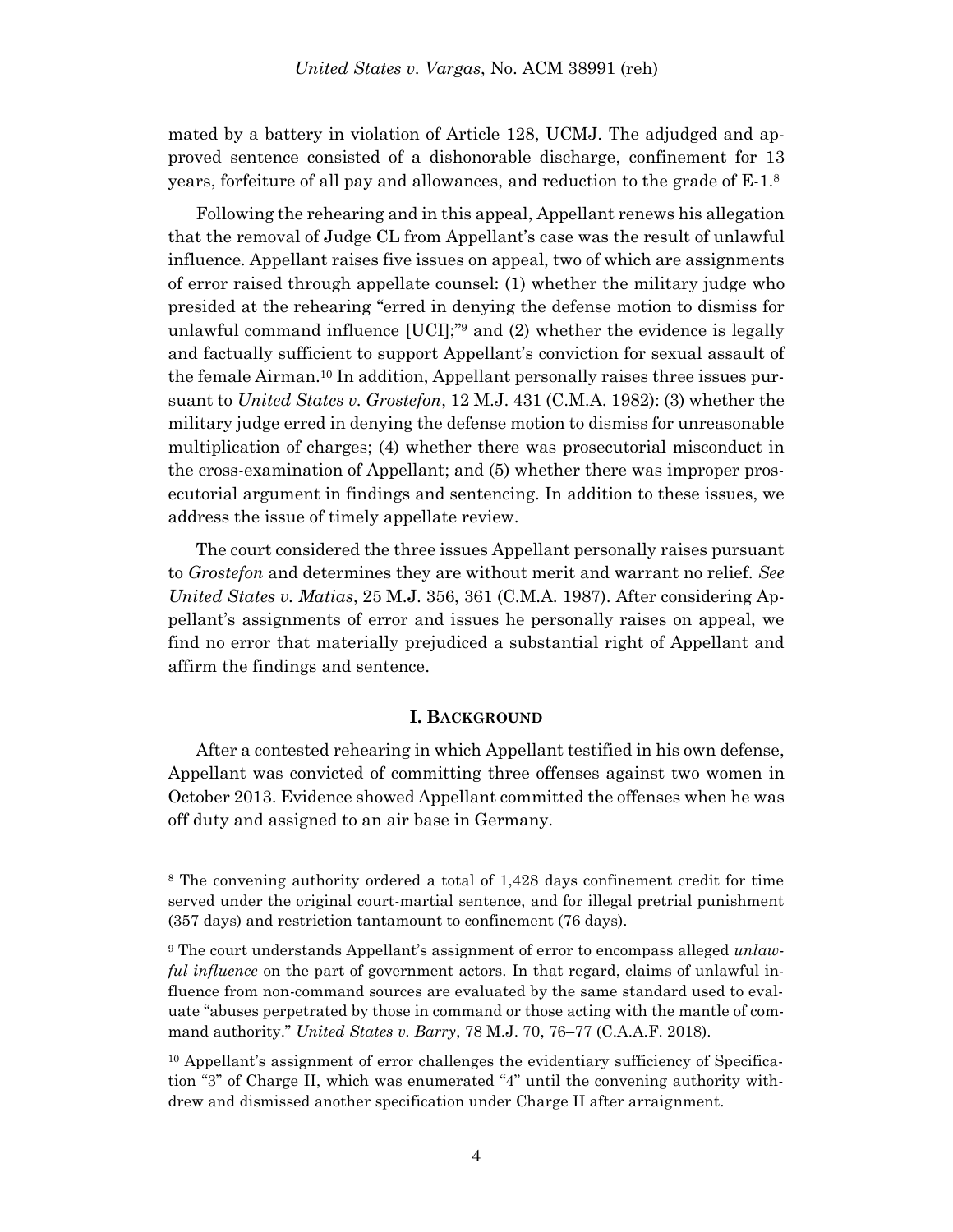On appeal, Appellant does not challenge the evidentiary sufficiency of two convictions as they relate to a 19-year-old German woman. Appellant befriended the woman at an Oktoberfest celebration in Wittlich, Germany. At night and after they had been drinking beer in the main tent, Appellant took the woman by the hand and led her outside behind a row of trailers where food was prepared for the festival. The woman protested when Appellant pushed her down on a stack of wooden pallets and penetrated her vagina with his penis. In time, Appellant stepped back and allowed the woman to get up, which is when she noticed her underwear and pantyhose had come off. As she felt around on the ground for her clothes, Appellant grabbed the woman by the neck and pulled her toward his penis. Appellant's conduct with the woman in Wittlich was the basis for his convictions for sexual assault and attempted abusive sexual contact.

One week after his conduct on the Oktoberfest grounds, evidence showed Appellant sexually assaulted a female Airman, WN. On appeal, Appellant challenges the legal and factual sufficiency of this conviction. Before the incident in question, Appellant, WN, and a group of their peers went to a club in Koblenz, Germany. After they left the club, evidence showed Appellant had sexual intercourse with WN on the hood of a parked car. Appellant was convicted of penetrating WN's vulva with his penis when she was incapable of consenting to the sexual act because of impairment by alcohol.

In this decision, we address Appellant's allegation of unlawful influence as relates to the removal of Judge CL from presiding at Appellant's original courtmartial. We begin with Appellant's contention that the military judge who presided at the rehearing erred in denying the defense motion to dismiss for UCI. We then examine the legal and factual sufficiency of Appellant's conviction for sexual assault of WN and the issue of timely appellate review.

#### **II. DISCUSSION**

#### **A. Allegation of Unlawful Influence**

l

Appellant was previously tried, convicted, and sentenced on the same charges under review. Those allegations were referred to trial by general courtmartial in 2014 by the commander, Third Air Force (3 AF), <sup>11</sup> at Ramstein Air Base, Germany. They included the identical sexual assault and attempted abusive sexual contact specifications of which Appellant was again convicted and that are germane to this appeal.

<sup>11</sup> Following service convention, this opinion quotes witnesses who refer to Third Air Force as "3 AF," and to the command's legal staff as "3 AF/JA."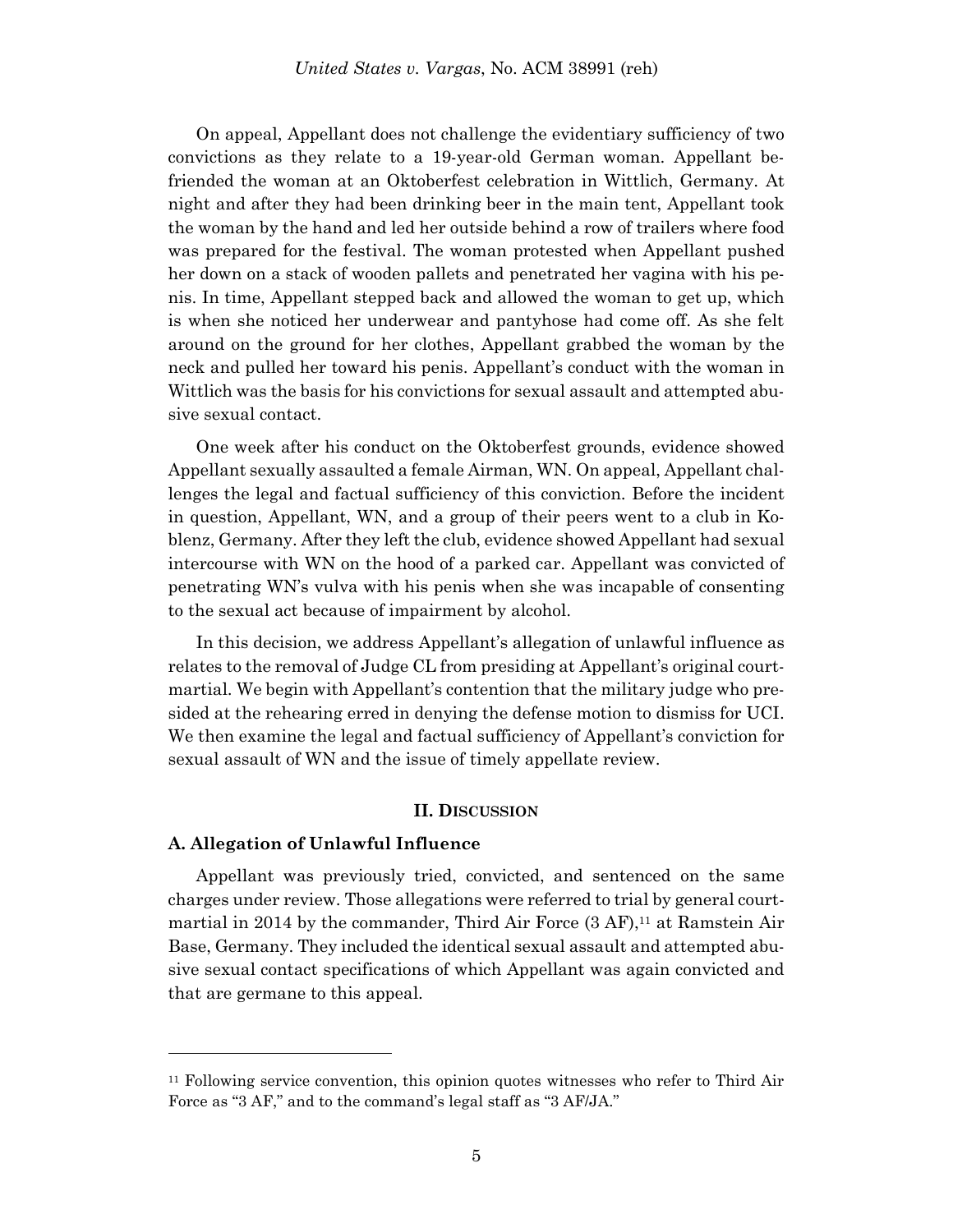When the case was referred in 2014, Judge CL was one of two military judges assigned to the Air Force Trial Judiciary in Europe. The other was Judge CL's immediate supervisor, Judge DE, who was the Chief Regional Military Judge in Europe. Like the small footprint of military judges assigned to that region, just two senior trial counsel and two special victims' counsel were stationed in Europe. Time and again, these judge advocates appeared in the same cases and before the same two military judges at Air Force installations throughout the United States Air Forces in Europe (USAFE).

Appellant's case was docketed for trial at Spangdahlem Air Base, Germany, on 17 October 2014, with Judge CL detailed to preside as the military judge. Three days later, Judge CL issued a scheduling order to counsel for both parties. This was the only action Judge CL took in the case<sup>12</sup> before Chief Judge VS, the Chief Trial Judge of the Air Force, removed Judge CL from the case later the next month.

During the relevant period, Judges DE and CL were in the supervisory chain of Chief Judge VS. In late November 2014, Chief Judge VS removed Judge CL from Article 120, UCMJ, cases except one case in which Judge CL already appeared on the record. The reason Chief Judge VS gave for his decision were incidents of Judge CL's incivility and temperament on the bench.<sup>13</sup> As it happens, the conduct of just one trial counsel, a senior trial counsel (the STC) who was also stationed in Europe, was especially apt to provoke rebukes from Judge CL. After Chief Judge VS removed Judge CL from Appellant's court-martial, Judge DE detailed himself as the presiding military judge.

The decision to remove Judge CL was contested before Appellant's original trial. Appellant moved Judge DE to recuse himself because he had personal knowledge of disputed evidentiary facts about the proceeding, specifically, knowledge of why Chief Judge VS removed Judge CL from trying his case. At the same time, Appellant identified actions and statements by judge advocates that he believed violated his right to a court-martial free of unlawful influence. In a pretrial motion to dismiss the charges with prejudice, Appellant claimed

 $12$  Judge CL testified at the rehearing. In response to the question, "[D]id you make any decisions based on legal issues presented to you in the *United States v. Vargas* case?" he answered, "No."

<sup>&</sup>lt;sup>13</sup> As Appellant points out in his brief, two days before the case was docketed for trial, Chief Judge VS announced a "Judicial Performance Review" (JPR). The results of the JPR established Judge CL earned excellent marks for his integrity and impartiality. A court reporter who had worked with Judge CL the most gave him perfect scores. At the same time, a respondent, identified as a staff judge advocate, claimed "[t]here is a strong perception in USAFE that Judge [CL] is not impartial when it comes to sexual assault prosecutions."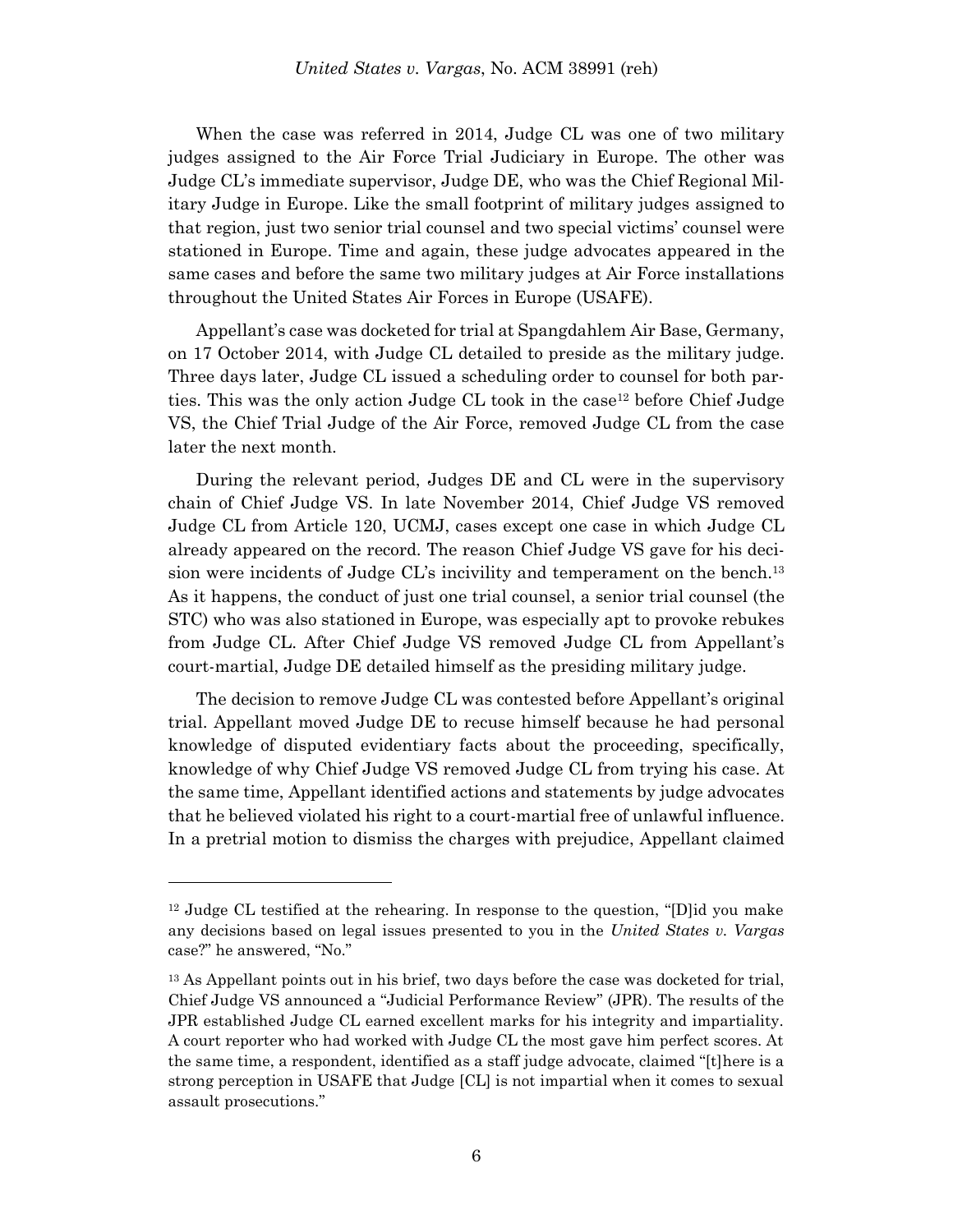Chief Judge VS's decision was motivated by a desire to placate judge advocates who wanted a defense-friendly judge removed from sexual assault cases such as his own. Judge DE denied both motions, and Appellant was tried, convicted, and sentenced as described above.

Following the court's 15 March 2018 decision that set aside the findings and the sentence, Appellant's case was returned to the convening authority at Third Air Force. In response to a request from the convening authority's staff judge advocate (SJA), the Army Chief Trial Judge identified an Army military judge to be detailed to preside at Appellant's rehearing.

Before the rehearing, Appellant renewed his contention that judge advocates had unlawfully influenced Chief Judge VS's decision to remove Judge CL from Appellant's case, and, in doing so, had undermined public confidence in the military justice system administered in the Air Force. His principal contention in the pretrial motion was that actual unlawful influence worked to manipulate Chief Judge VS's decision as to which military judge would be detailed to try his case. At the same time, Appellant maintained that an objective, disinterested observer, fully informed of all the facts and circumstances, would harbor significant doubt about the fairness of Appellant's original court-martial and subsequent rehearing. As a remedy, Appellant entreated the military judge to dismiss with prejudice the charges and specification, asserting "[a]ny other remedy continues to deprive [Appellant] of his constitutional and statutory rights, and allows the Government to continue benefiting from its unlawful goal of removing a qualified military judge without sanction."

The military judge denied the motion and Appellant renews his allegation of actual and apparent unlawful influence in this appeal.

### **1. Findings of Fact**

l

The incidents that give rise to Appellant's allegations of actual and apparent unlawful influence occurred before Appellant's original court-martial in 2015. To decide the matter, we accord deference to the military judge's findings of fact<sup>14</sup> and include them with the court's own factfinding as follows.<sup>15</sup>

#### *a. Events Preceding Judge CL's Removal from Appellant's Case*

A suitable place to begin is with a summary of three cases, *United States v. Bowser*, *United States v. Miller*, and *United States v. Jay*. Judge CL had either

<sup>14</sup> Our review of the military judge's factfinding was enhanced by his identifying the paragraphs in the pleadings that contained statements of facts adopted in his ruling.

<sup>15</sup> *See*, *e.g.*, *United States v. Cendejas*, 62 M.J. 334, 342 (C.A.A.F. 2006) (citing Article 66(c), UCMJ, 10 U.S.C. § 866(c)) ("Unlike most intermediate appellate courts and [the CAAF], the Court of Criminal Appeals has factfinding powers.").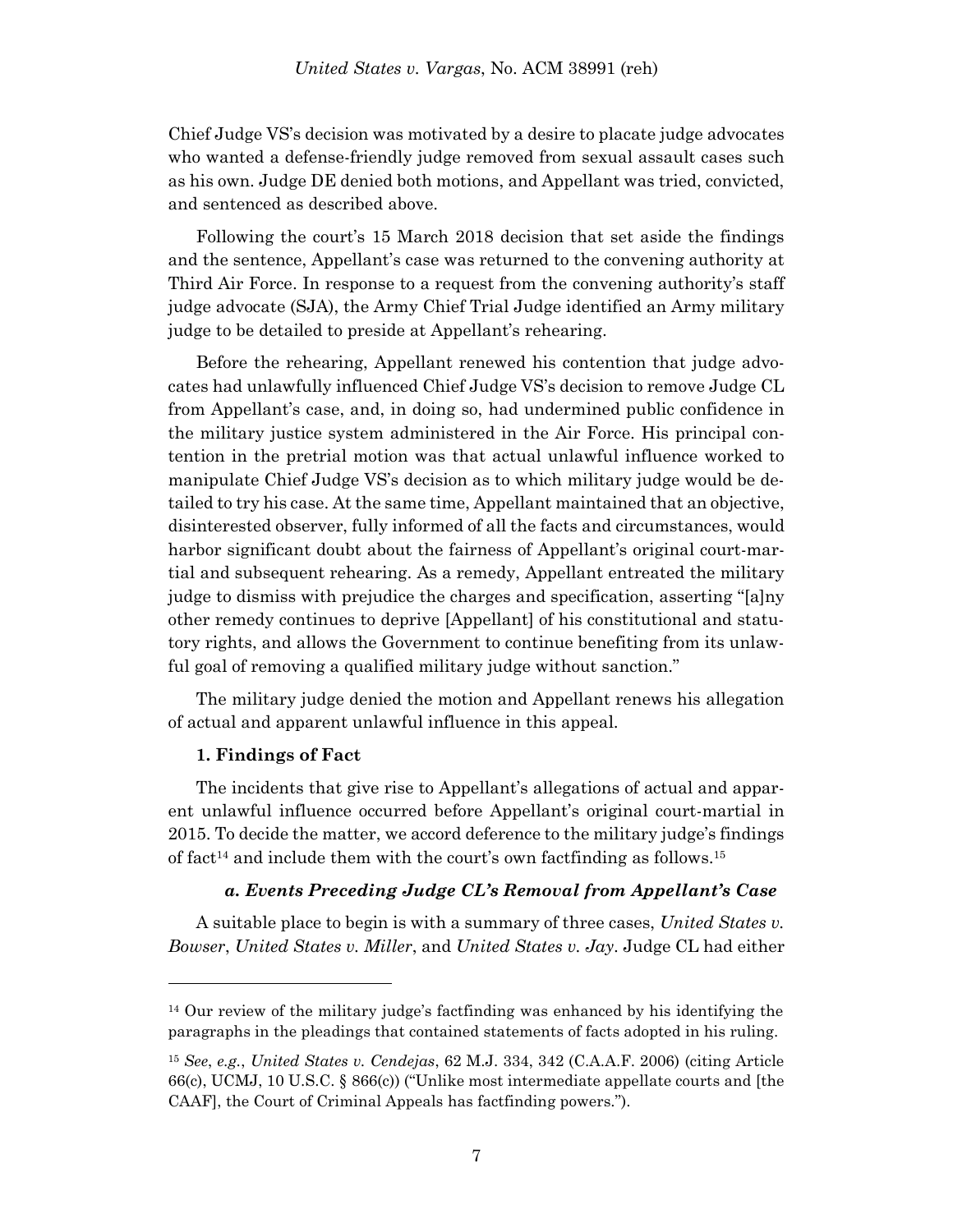presided over these cases as the military judge (*Bowser* and *Jay*), or as the investigating officer (IO) (*Miller*) appointed under Article 32, UCMJ, 10 U.S.C. § 832 (*Manual for Courts-Martial*, *United States* (2012 ed.) (2012 *MCM*)). The following explains these cases as they bear on Chief Judge VS's decision to remove Judge CL from presiding at Appellant's original court-martial.

#### *i) United States v. Bowser*

In June 2014, Judge CL dismissed with prejudice the charges in the courtmartial of *United States v. Bowser. See United States v. Bowser*, 73 M.J. 889, 891–95 (A.F. Ct. Crim. App. 2014), *aff'd*, 74 M.J. 326 (C.A.A.F. 2015). The Government filed an interlocutory appeal under Article 62, UCMJ, 10 U.S.C. § 862 (2012 *MCM*), which this court denied, finding that Judge CL did not abuse his discretion in dismissing with prejudice the charges and specifications in that case. *Id.* at 903. As found by this court, the STC who was the lead prosecutor in *Bowser* defied Judge CL's order to disclose trial counsel's witness interview notes for in camera review following defense claims of a discovery violation. *Id.* at 902–03. Although the STC initially offered to provide his notes to Judge CL for in camera review, the Government later changed its position, responding that it would not disclose his notes "on the advice of our supervisors and JAJG."<sup>16</sup> *Id.* at 893.

Before Judge CL dismissed the charges in *Bowser*, the STC had discussed with judge advocates assigned to JAJG about moving Judge CL to recuse himself on the basis of rulings he made in that case that were adverse to the Government. During a discussion with JAJG leaders, the STC came to believe that Judge CL had a past personal experience that caused him to be biased in certain Article 120, UCMJ, cases. The STC and the JAJG leadership at the time thought the experience might be relevant to a recusal motion because a similar circumstance existed in the *Bowser* case. After Judge CL's ruling in *Bowser*, the JAJG deputy director sent out an email to the STC community that maligned Judge CL as a "weak judge" who had "abandon[ed] his role as a detached arbiter and became an agent of the defense."<sup>17</sup>

Chief Judge VS first learned about Judge CL's ruling in *Bowser* when the Chief Regional Military Judge in Europe<sup>18</sup> contacted Chief Judge VS to let him

<sup>16</sup> JAJG is the Air Force Government Trial and Appellate Counsel Division, the parent organization for the STC and other Air Force trial counsel.

 $17$  The military judge found the email sparked a professional responsibility inquiry, but Chief Judge VS was unaware of the email until two or three years later when the JAJG deputy director was being considered for an assignment with the trial judiciary.

<sup>&</sup>lt;sup>18</sup> The Chief Military Judge in Europe mentioned in this paragraph was Judge  $DE$ 's predecessor in that position.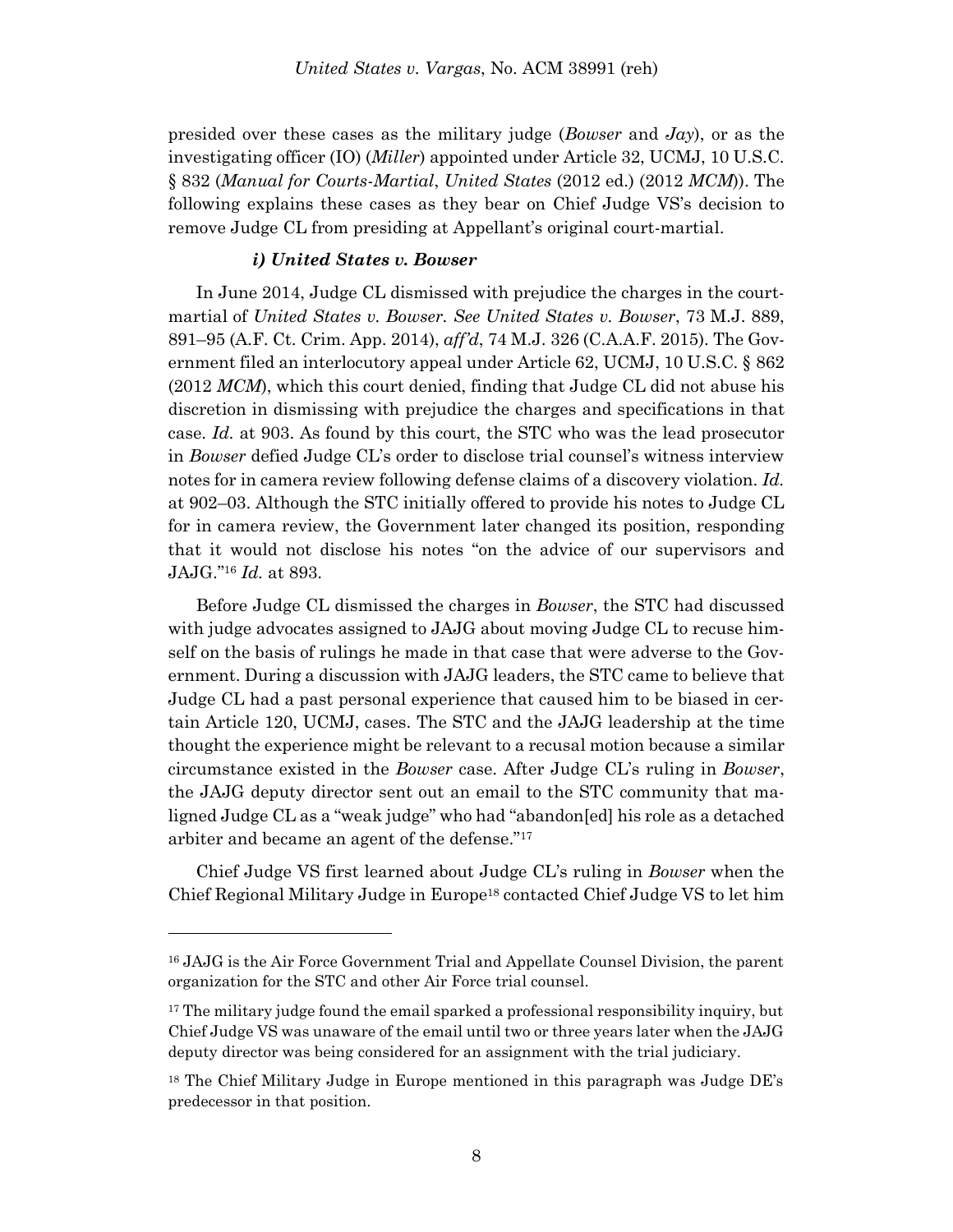know that Judge CL had dismissed the charges and specifications with prejudice. During that conversation, Chief Judge VS was also made aware that the Chief Regional Military Judge in Europe had concerns about Judge CL's temperament on the record in his interactions with the STC. Chief Judge VS learned more about Judge CL's temperament when he read this court's decision in *Bowser* issued on 3 October 2014. Judge CL had expressed concern on the record that the STC in *Bowser* did not understand the Government's discovery responsibility. Judge CL then made this comment: "There is no question, no question I can't imagine in anyone's mind, but certainly not in this court's mind, that that is *Brady* material; that is classic first year prelaw *Brady* material." *Id.* at 893–94.

After this court's *Bowser* decision, on 6 October 2014 the SJA who advised the convening authority at Third Air Force forwarded an email to Chief Judge VS from the SJA at the base where that case was tried. The email related that the alleged victim in the *Bowser* case "believed from early on in the case that [Judge CL] had predetermined the outcome based on his on[-]the[-]record comments/actions." The Third Air Force SJA informed Chief Judge VS that he and the SJA for the USAFE, a senior colonel, "thought you might like to see this, in particular the section about the perceptions [by] the victim." On 7 October 2014, Chief Judge VS, in turn, forwarded the email to Judge DE, commenting,

As you provide solid mentoring on civility and demeanor – I offer the following as well . . . I want you to understand (and I know you do), this is not a critique of the decision, but the importance of bearing, demeanor, and conduct always . . . because people are always watching.

A fair reading of *Bowser* . . . made clear what I already knew – this was not a ringing endorsement of the behavior of our judge . . . .

Later that day, Chief Judge VS indicated in a second email to Judge DE, "My push remains as the judge you can always be civil and leave the condescending comments at the door."

### *ii) United States v. Miller*

Sometime after his ruling in *Bowser*, Judge CL was appointed as the Article 32, UCMJ, IO in the matter of *United States v. Miller* at Aviano Air Base, Italy. The same STC and special victims' counsel (the SVC) in *Bowser* made appearances on behalf of their respective clients in *Miller*. During the course of the SVC's representation of the alleged victim in *Miller*, the SVC believed that Judge CL had misapprehended the legal standard to compel a witness to testify. Notably, in an email Judge CL sent to the STC and SVC on 21 August 2014, Judge CL stated his belief that the government representative should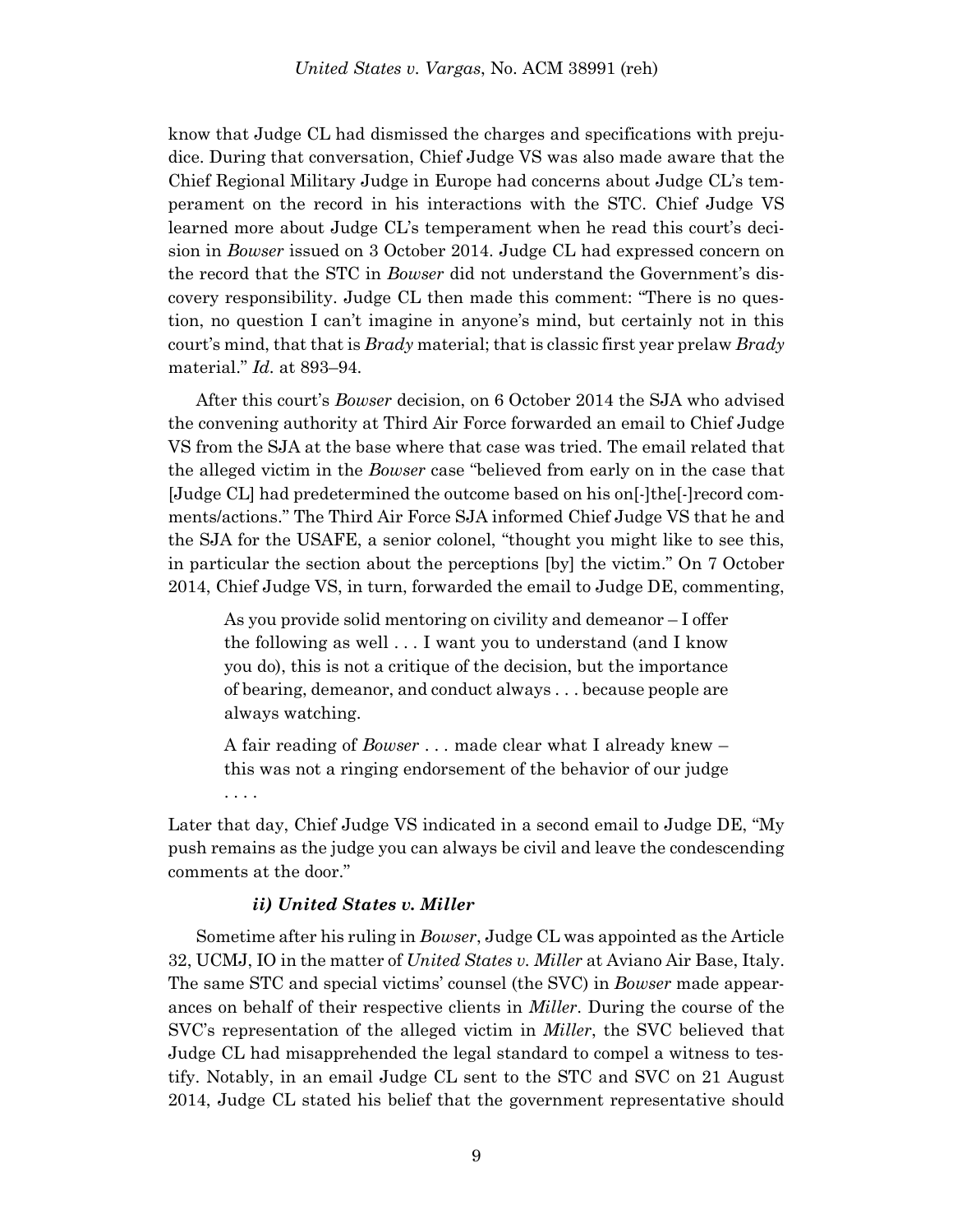present two choices to the complaining witness: "[c]ooperate with the [G]overnment, and the [G]overnment will proceed with the investigation," on the one hand, or "[c]hoose not to cooperate with the [G]overnment, and the allegation will be dismissed," on the other. Judge CL "ask[ed] that the [G]overnment either acquire the witness's cooperation, or dismiss the charges."<sup>19</sup>

Because the SVC believed Judge CL had applied an incorrect legal standard to seek to compel her client to testify, she asked him to recuse himself from further participating as the IO. However, as found by the military judge, the Government did not join the request in order "to keep the proceedings on track and to avoid any UCI issues with removing or challenging the investigating officer."

After the *Bowser* ruling, and during the time of the *Miller* Article 32, UCMJ, hearing, the STC and SVC complained to each other about Judge CL over dinner. As found by the military judge, "They were still upset about his rulings in *U.S. v. Bowser* and his finding of not guilty in another case." The military judge further found that (1) they complained that Judge CL was defense-friendly and was biased in certain Article 120, UCMJ, cases; and (2) the STC "said that he was considering conducting voir dire of [Judge CL] regarding this issue and challenging him for bias in sexual assault cases. They also talked about filing some kind of complaint against [Judge CL]."

At the rehearing, the STC testified on the UCI motion under a grant of immunity. The STC acknowledged sharing his concerns about Judge CL's rulings with his JAJG chain of command. He also shared with other trial counsel the possibility of challenging Judge CL's impartiality in sexual assault cases in which the rumor he heard about Judge CL's past personal experience could be relevant. At the same time, the STC denied ever asking any SJA to take proactive steps to keep Judge CL from cases. However, he did acknowledge hearing a rumor from a peer who was assigned to Aviano Air Base, Italy, that the installation sought to use Judge CL as an IO on a regular basis to conflict Judge CL from presiding as a military judge over Article 120, UCMJ, cases.

As part of his testimony on the motion, the STC explained that after Judge CL served in the capacity as the IO in the *Miller* Article 32, UCMJ, hearing, the STC would candidly discuss his concerns about Judge CL with other judge advocates. Those discussions broached whether Judge CL was "fit as a military judge," and if Judge CL should be sitting on "these kinds of cases" in apparent reference to *Bowser* and *Miller*. The STC had these conversations with his

<sup>&</sup>lt;sup>19</sup> Judge DE testified at the rehearing about these emails. He found these "sort of tacit threats with perhaps inaccurate or missing information from the [M]anual [for Courts-Martial]" were "very concerning to [him] as [Judge CL's] supervisor."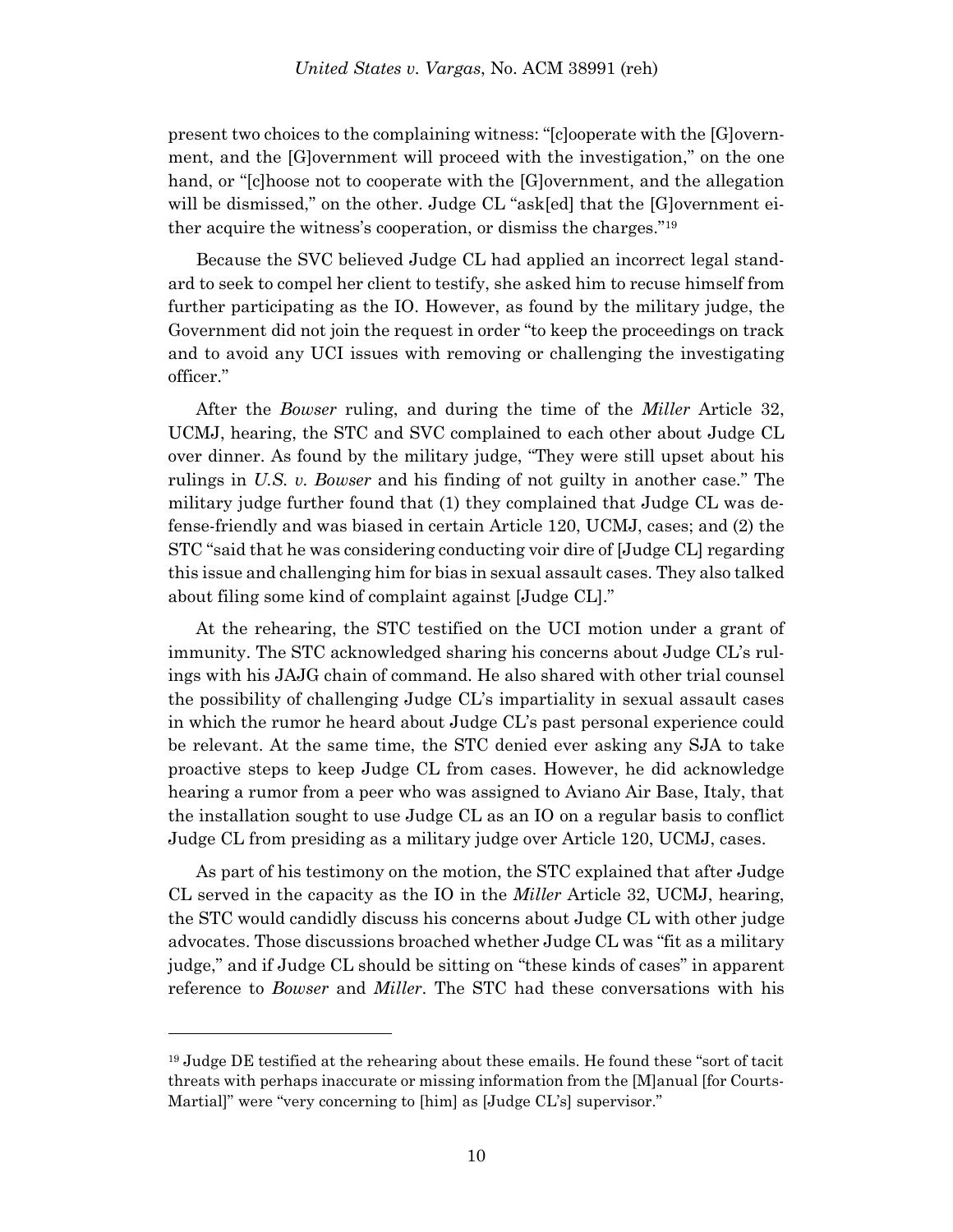"chain of command," "co-counsel," and "anybody else [who] was expressing frustrations" with Judge CL.

### *iii) United States v. Jay*

On 31 October 2014, Judge CL announced the findings and sentence in the judge-alone court-martial of *United States v. Jay* at Ramstein Air Base, Germany. Judge CL found the accused not guilty of several specifications of sexual assault, and guilty of assault consummated by a battery. In sentencing, the prosecution recommended a sentence that included confinement for six months and a bad-conduct discharge (BCD). During the trial counsel's argument, Judge CL interrupted and asked how that case was different from the typical domestic assault case that results in disposition by nonjudicial punishment (NJP) under Article 15, UCMJ, 10 U.S.C. § 815 (2012 *MCM*). As later discussed in this opinion, Chief Judge VS was concerned about Judge CL's civility and objectivity as demonstrated by those comments and statements Judge CL included in his case report. Eventually, Chief Judge VS learned about this comment and other comments Judge CL made either during the *Jay* sentencing argument or when Judge CL made a clemency recommendation on the record. 20

After the conclusion of the *Jay* court-martial, an Air Force captain who was also assigned as a special victims' counsel in Europe approached Judge CL outside the base legal office. As found by the military judge, the captain "deliberately sought [Judge CL] out for the particular reason of informing him there was a conspiracy between [the STC] and [SVC]." On 3 November 2014, the captain followed up that conversation with an email she sent to Judge CL stating her understanding that the STC and SVC were intent on seeing Judge CL removed from the bench. In that email she explained that the STC and SVC believed that Judge CL had a bias against certain sexual assault victims based on a rumor about Judge CL's personal experience that was accepted as truth. The captain related that the STC and SVC said they were going to voir dire Judge CL "in the near future" about that experience. She concluded, "I think it is unfair how [the STC and SVC] are both intent on trying to get [Judge CL] conflicted off of sexual assault cases and get [Judge CL] off the bench as they are upset about the *Bowser* case."

As found by the military judge, Judge CL "was not concerned about this information. He simply 'blew it off,' taking it to be two attorneys who recently had a couple of bad cases in front of him and 'were upset and were just kind of blowing off steam . . . .'" In early November 2014, Judge CL informed Judge DE of the conversation with the captain and her follow-up email. Judge DE, in

<sup>&</sup>lt;sup>20</sup> Judge CL recommended the convening authority substitute NJP for the conviction.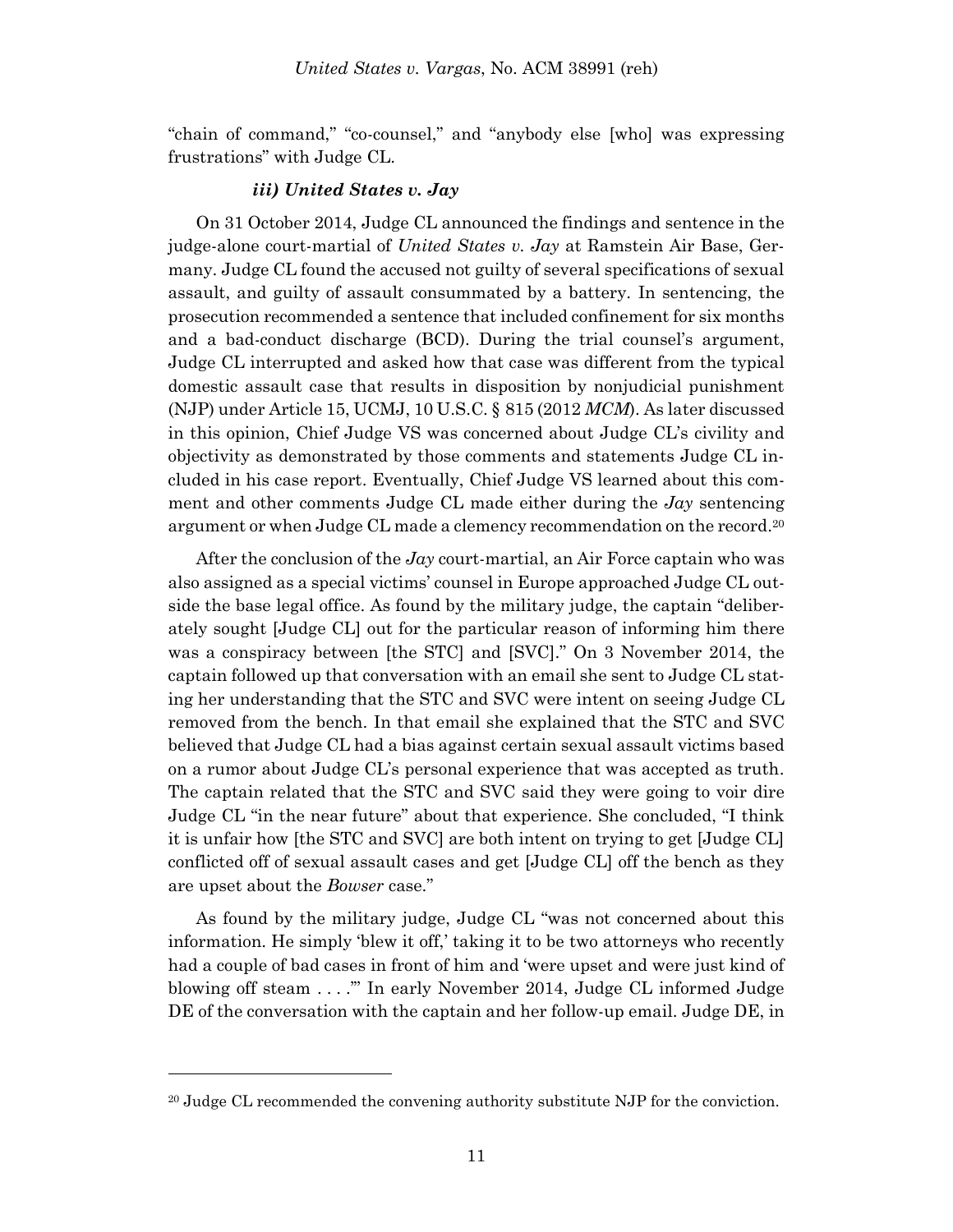turn, informed Chief Judge VS; however, Judge DE did not relay the rumor about Judge CL's personal experience.

## *b. Decision to Remove Judge CL from Presiding at Appellant's Court-Martial*

On 25 November 2015, Chief Judge VS removed Judge CL from presiding at Appellant's court-martial. He made that decision after he received information about Judge CL in October and November of that year. Some of that information was in the form of emails Judge DE sent to Chief Judge VS, which largely centered on the *Bowser*, *Miller*, and *Jay* cases. At the same time, emails that Chief Judge VS sent to Judge DE illuminate Chief Judge VS's intent in removing Judge CL from cases as that decision bears on Appellant's claim of unlawful influence that is before the court. The following findings of fact touch on these points in some detail.

After reading this court's *Bowser* decision in early October 2014, Chief Judge VS was aware of Judge CL's "first year prelaw *Brady* material" statement on the record that admonished the STC for his discovery violation. On the same day as this court's decision, Chief Judge VS communicated in an email to Judge DE that "some mentoring might be appropriate" because he found that particular comment of Judge CL was "uncivil." Chief Judge VS concluded, "[T]here are some lessons learned for the trial judge," referring to Judge CL.

As found by the military judge, Chief Judge VS "was concerned about some of the comments in the [*Bowser*] case. He thought that the 'first year prelaw' comment [was] insulting and the comment was unnecessary 'in a public forum, where we're trying to show that we, as an Air Force [Trial] Judiciary, conduct ourselves as professionals.'" The military judge further found Chief Judge VS had

communicated his concerns to [Judge DE], assuming that [Judge DE] would provide mentorship about being courteous. He wanted [Judge DE] to impress on [Judge CL] that their concerns had nothing to do with [Judge CL's *Bowser*] decision, but lack of civility.

. . . [Chief] Judge [VS] forwarded the email he received from [the SJA at Third Air Force] so [Judge DE] could have situational awareness and possibly use the information as a teaching point. He did not forward it for any reason having to do with [Judge CL]'s rulings in *U.S. v Bowser*. The email did not influence [Chief] Judge [VS]'s decision to remove [Judge CL].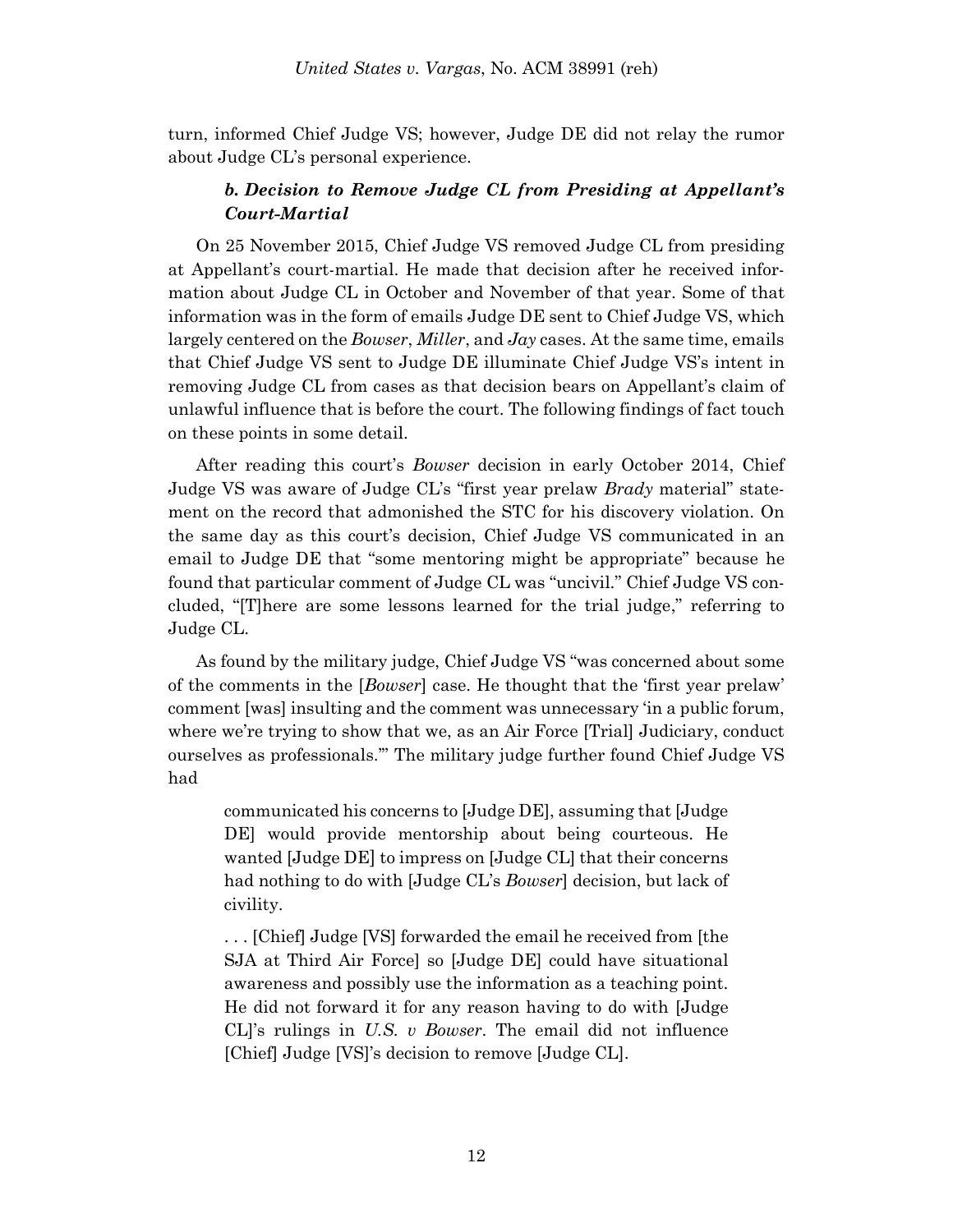After Chief Judge VS read the *Bowser* decision, early the following week on 7 October 2014 he relayed to Judge DE his impressions about the emails Judge CL had written in his capacity as the Article 32, UCMJ, IO in the *Miller* case. The emails, exchanged in the August 2014 timeframe, had been forwarded to Chief Judge VS by the Government. The emails revealed Judge CL was annoyed by the Government's decision not to insist that the alleged victim in that case testify at the hearing as a condition of the charges going forward. Judge CL stated it was "obvious that the failure of the complaining witness to testify makes a mockery of the stated intent for an Article 32[, UCMJ, investigation]." He stated his belief that the Government "likely could successfully encourage the witness to testify" at the same time recognizing that "the [G]overnment has no authority to compel the production of the witness." Chief Judge VS was dismayed by Judge CL's "word choice" as it demonstrated "some disdain that appeared visible in [his] written missives" to counsel.

On Saturday, 1 November 2014, Judge DE emailed Chief Judge VS and shared what Judge CL had told him about the conversation Judge CL had with the captain after the *Jay* court-martial. In that email, Judge DE relayed the "rumor" Judge CL heard in the "SVC community that there's a discussion (petition?) about [Judge CL] being too 'defense friendly.'" Judge DE further relayed "there was some sort of meeting between the SVCs and people w/in 3 AF/JA which led to some sort of conversation about 'loss of confidence' which could lead to some sort of ethics(?) complaint" against Judge CL.

Meanwhile, on 6 November 2014, Chief Judge VS reviewed the case report Judge CL submitted after the *Jay* court-martial. That review spurred an exchange of emails between Chief Judge VS and Judge DE. As noted earlier in this opinion, in that report Judge CL remarked that he had interrupted the trial counsel's argument and asked how the domestic assault consummated by a battery case in *Jay* was different from cases routinely disposed of by NJP under Article 15, UCMJ. Judge CL remarked in his report that the trial counsel "apparently later expressed that I was critical during my question," and "[t]his is the fourth time I have seen findings result in an NJP-type offense, and the [G]overnment argue[s] for several months and/or a BCD."

Chief Judge VS evinced concern about these comments in an email he sent to Judge DE on 6 November 2014. In reference to the *Jay* sentencing, Chief Judge VS related a specific concern he had about Judge CL's objectivity:

I am trying to figure out how a factfinder would decide to interrupt, chastise, and has an opinion that this is responded to typically with NJP—as he is required by law to consider the full range of punishment in order to remain on a case. This causes me real concern about objectivity.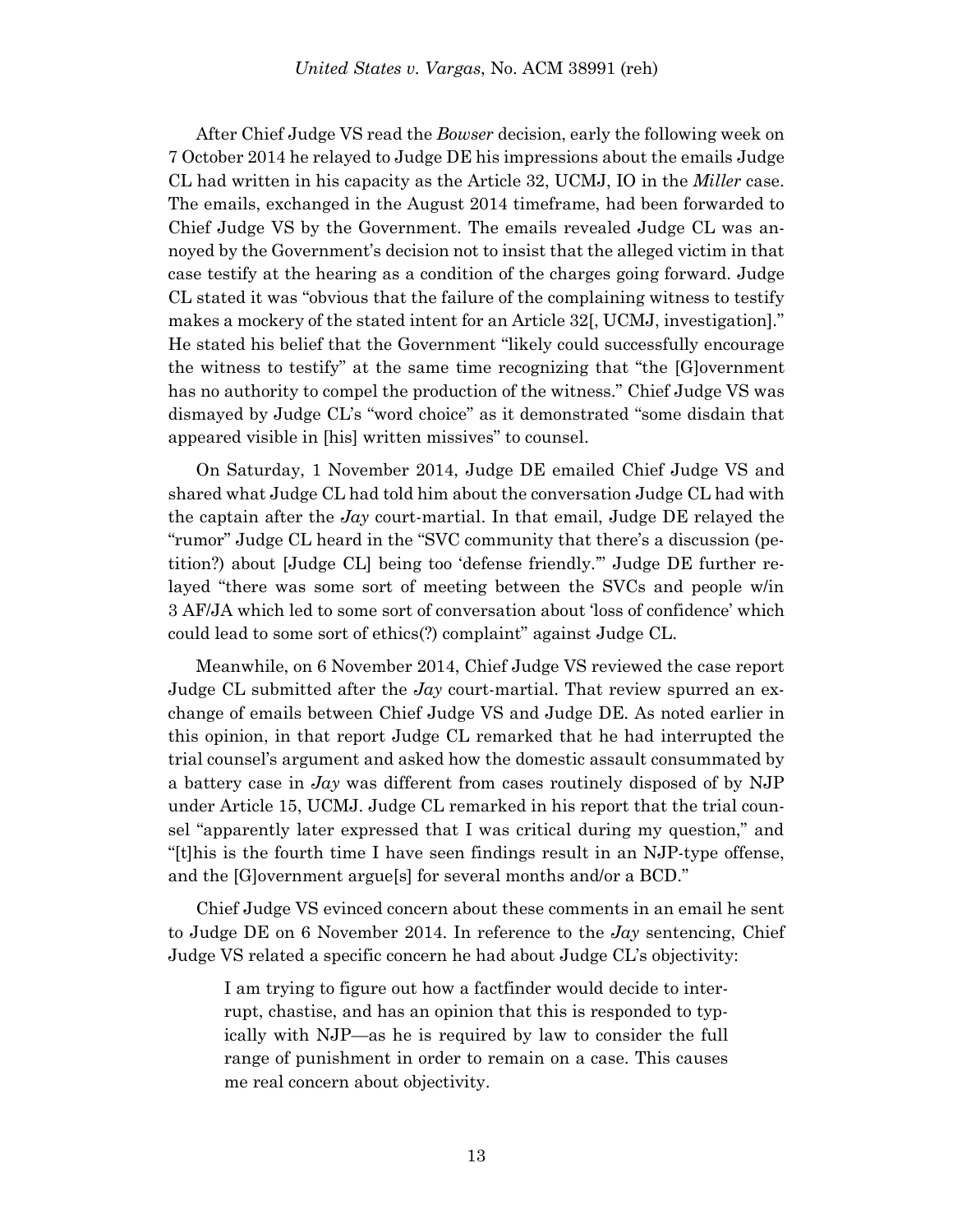Owing to that concern, in the same email Chief Judge VS likewise remarked, "What [Judge CL] can't do is demonstrate potential bias." He told Judge DE this was an opportunity for "[a]nother mentoring moment" for Judge DE to have with Judge CL. At the same time, Chief Judge VS suggested Judge DE listen to the audio recording of the sentencing hearing.

On 12 November 2014, Chief Judge VS reiterated that Judge DE listen to audio recordings of the *Jay* proceeding because, as described by Judge CL in his own case report, Chief Judge VS thought Judge CL's "commentary was pretty out of the bell curve." Chief Judge VS related to Judge DE that Air Force professional responsibility "standards have a pretty good description of civility, objectivity, appearance . . . etc., and this is causing [him] a good deal of concern." (Omission in original). Chief Judge VS further related he was "[t]rying to figure out a correct road ahead."

On 14 November 2014, Judge DE reported back to Chief Judge VS that during the colloquy between Judge CL and trial counsel in the *Jay* case, Judge CL used words such as "flabbergasted," "inconceivable," and "wildly disparate" to convey the impression left on him by the prosecution's sentence recommendation. On the same day, Chief Judge VS emailed Judge DE relating that they "need to talk at some point" to discuss some unspecified "serious concerns" Chief Judge VS had.

As found by the military judge, on 25 November 2014 Chief Judge VS removed Judge CL from Appellant's case and three other general courts-martial. Each case involved charges under Article 120, UCMJ. Judge DE then detailed himself as the military judge, vice Judge CL, to preside at Appellant's courtmartial. The same day, Chief Judge VS related in an email to his deputy that he had a "good talk" with Judge CL. Chief Judge VS explained to his deputy that he was directing some "judicious redetailing to give counsel and [Judge CL] a bit of breathing room, and to give [Judge CL] some time to think through appearance and such." Chief Judge VS considered such redetailing to be "well within [their] discretion" at the trial judiciary.

Judge DE spoke to Judge CL after the redetailing and relayed back to Chief Judge VS that Judge CL "seemed to have some difficulty separating temperament issues from rulings." Chief Judge VS explained to Judge DE in an email, "[W]e can start docketing forward on [Article] 120[, UCMJ,] cases that are appropriate." Chief Judge VS elaborated, "It is not simply a[n Article] 120[, UCMJ,] bar . . . but detailing appropriately."

After Judge DE asked for clarification of that guidance, Chief Judge VS explained, "maybe not near the STC that is problematic." Chief Judge VS elaborated that general court-martial "cases that involve multiple serious victims" or "force" were "probably okay," but "rape - not so much," and "domestic abuse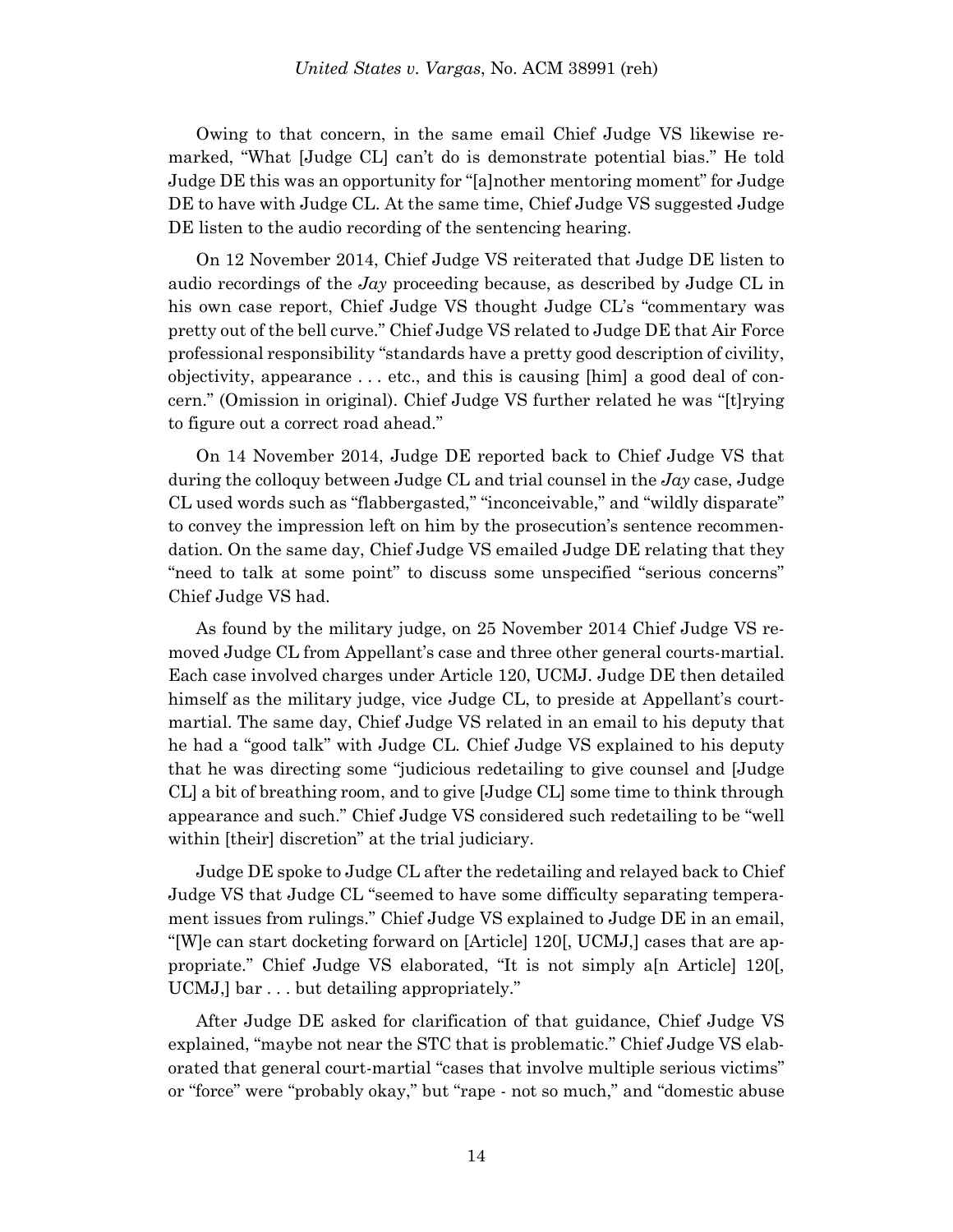- not for a[ ]while." As general guidance, Chief Judge VS offered, "I think with the dash of cold water over him, the talk we had, and what appear to be real understanding, we can move forward and use [Judge CL] appropriately."

### *c. Judge CL's Response to the Removal*

When he learned that shortcomings in civility and temperament were the grounds for his removal from presiding over Appellant's case and others, Judge CL sent an email to Chief Judge VS.<sup>21</sup> Judge CL "genuinely believe[d] JAT[22] [wa]s not acting in response to the merit of any of [his] rulings." As Judge CL saw it, his removal "had nothing to do with sexual assault cases." At the same time, he believed "[t]he nexus to sexual assault [cases wa]s . . . more than just coincidental." He identified the *Bowser*, *Miller*, and *Jay* cases to make his point. In his words,

[A]ll three cases involve[d] the same [STC], a counsel I have repeatedly found to be in error on the law, always to the detriment of the accused. . . . I have tried many other cases, some with other [trial] counsel, and to my knowledge I have earned no JATcensure for those. These were not the first cases I have had with this counsel.

In the same email, Judge CL relayed in general terms his concerns about the conduct of the STC in those cases and others:

This common [senior] trial counsel has made numerous mindnumbing legal miscues, costing the [G]overnment a sex assault case, and several months of delays and tens of thousands of dollars wasted in 2 other sex assault cases. I won't get into them now, but some were far worse than failing to recognize *Brady*<sup>[23]</sup> material. But rather than fire him, he continues to try their cases. They support him despite some major acknowledged mistakes. I am a judge who has not made any errors of that magnitude, in whom there must be a belief in his independence, and

<sup>21</sup> Judge DE was included on the email.

<sup>22</sup> "JAT" (AF/JAT) refers to the Air Force Trial Judiciary that was led by Chief Judge VS when he was the Chief Trial Judge.

<sup>23</sup> *Brady v. Maryland*, 373 U.S. 83, 87 (1963) ("suppression by the prosecution of evidence favorable to an accused upon request violates due process where the evidence is material either to guilt or to punishment, irrespective of the good faith or bad faith of the prosecution"); *see also* Article 46, UCMJ, 10 U.S.C. § 846 (2012 *MCM*).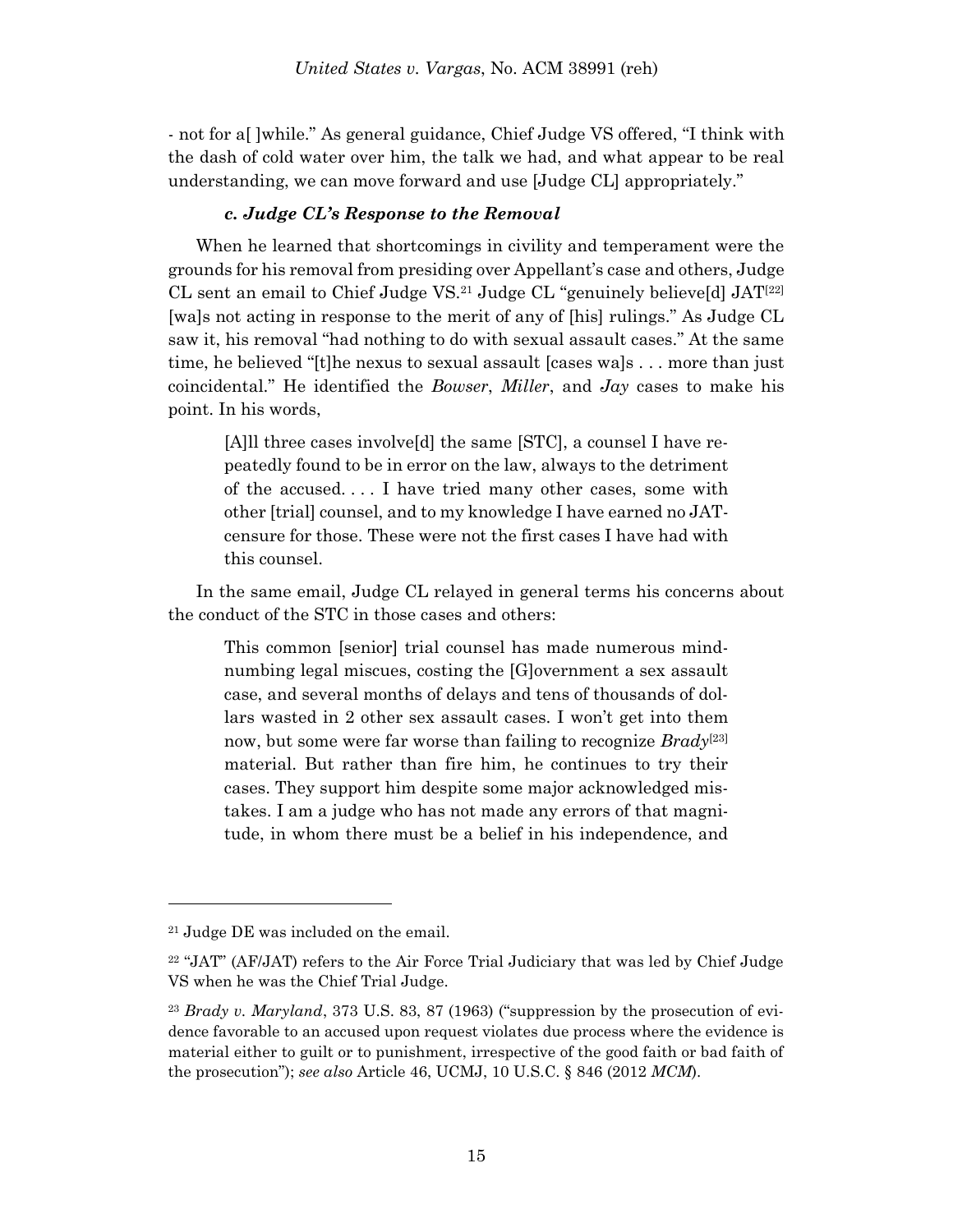instead I am removed from these cases. At least for the time being, when I look at trial counsel, [and] when I look at a[ special victims' counsel], I have to acknowledge they have won.

Judge CL understood Chief Judge VS removed him from cases at the same time as Judge DE had previously counseled him for his "word choice," "civility," and "what might be termed [']judicial temperament,[']" in *Bowser*, *Miller*, and *Jay*. Judge CL explained that he became more direct in the language he used to confront the STC—in Judge CL's words, "some well-earned criticism"—only after he had tried other approaches:

I had tried other avenues to address these concerns for about a year before *Bowser*, such as feedback to counsel, feedback to the SJA, etc. (I actually like the [STC].) But at some point, a judge should make his displeasure of continued violations known. And right or wrong, I did.

Judge CL defended his actions in the *Jay* case, explaining

I challenged an attorney to justify a rather ridiculous sentence recommendation, violated no law or R.C.M. [(Rule for Courts-Martial)], and for this indiscretion I have quickly been busted down a rank. At least that is how I understand it. I do not understand how what I did there was so egregious to merit such a public demotion.

In that same email Judge CL addressed his "restriction" against presiding over sexual assault cases and began with how it would appear to an outside observer:

My fault or otherwise, I personally feel humiliated by this. It's not that I am being told I have made mistakes (I struggle with that every day), it's that this is a serious public censure by JAT. It is obvious I am being replaced on all [Article] 120[, UCMJ,] cases. This impeaches in many ways all of my past judicial actions, and my future ones. Those unhappy with my past decisions can now point, not to the state of the evidence or the law, but that the cause of the unfortunate result was ["Judge CL"]. Same in the future. ["]And JAT concurred so greatly that it publicly removed [Judge CL] from the [Article] 120 arena.["] Even if not the intent, in their eyes, JAT has endorsed all of their concerns.

Judge CL also expressed, "I do not know how much of this was designed to be a reprimand for me, but if so, I am saddened it came with no warning, no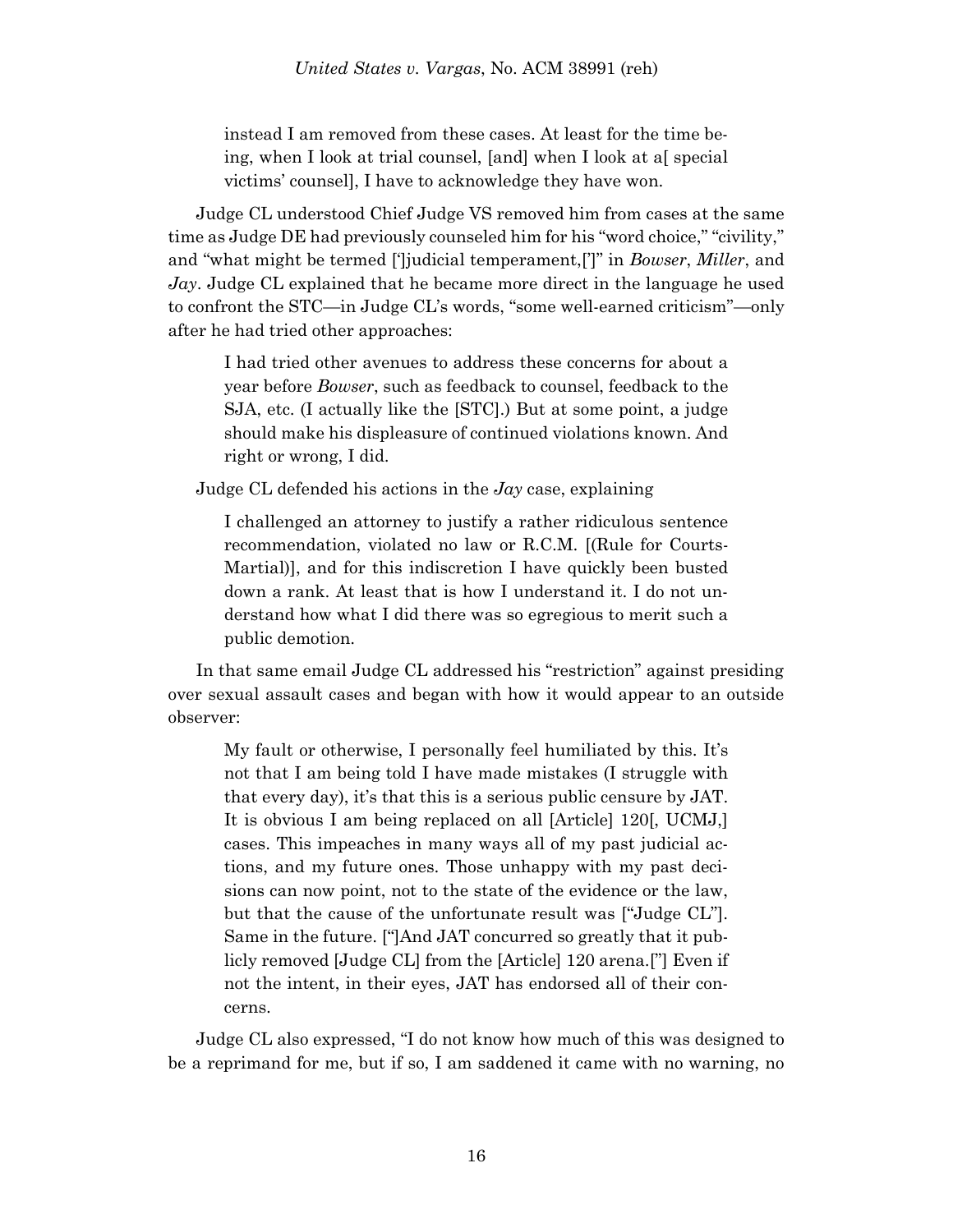counseling, and little opportunity to respond." He explained, "I welcome feedback, [and] I can handle criticism, but I never thought I would be publicly censured for judicial acts."

In the weeks that followed the redetailing, Judge CL struggled over whether he had a duty to disclose his temporary removal to counsel in the one Article 120, UCMJ, case to which he remained detailed. He sent an email to Judge DE stating, "After reflection, I genuinely regret some of my statements (*Bowser* slam of [trial counsel], and inartful wording in *Jay* clemency recommendation)." Judge CL noted that both Chief Judge VS and Judge DE "mentioned complaints from the SVC when speaking to me." Judge DE replied:

I guess I'd just throw in for your consideration and pondering over the evening that the keys to Art[icle] 120[, UCMJ,] cases haven't been completely removed . . . Further, the decision was to help build some space between you and the SVC community. After your chat with [Chief Judge VS], the direction was to ease you back in the water with some separation between you and the particular STC and SVC to the extent possible.

Judge CL testified at the rehearing. His testimony lends support to the military judge's finding that Judge CL's rulings and decisions in *Bowser*, *Miller*, and *Jay* did not influence his removal from cases. Trial counsel asked Judge CL about conversations he had with Chief Judge VS and Judge DE when he was removed from cases:

Q [Trial Counsel]. During these conversations, did your competence in your prior rulings ever come up?

A [Judge CL]. No. Not in the rulings, not at all. In fact, I - if I may? [Chief Judge VS] loved the *Bowser* ruling - you know - I remember him distinctly saying that. Obviously it had something to do with judicial authority as well, but I remember him specifically saying he liked it. But other than that, it was not discussed.

Q. So as a matter of competence of [sic] your ruling was never a focus?

A. No.

Q. And in fact, moving forward, it's true that what had happened, this decision, and the cases that you didn't sit on for that period of time, you would say that it also didn't impact the way you ruled moving forward?

A. No.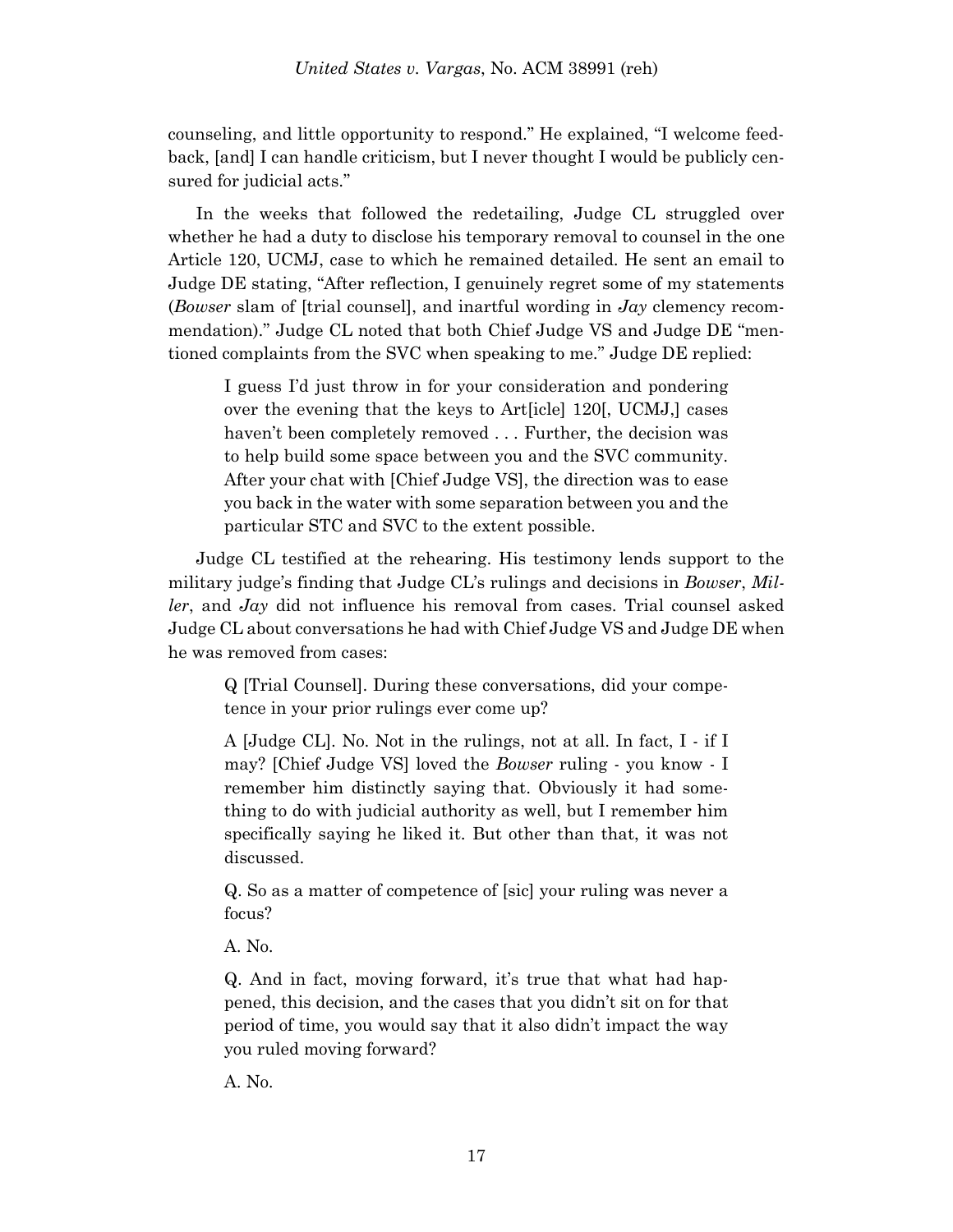Q. It didn't impact your willingness to make decisions based on how you saw the issues?

A. No.

### **2. Law**

The prohibition against unlawful influence arises from Article 37(a), UCMJ, which provides in relevant part that:

[n]o person subject to this chapter may attempt to coerce or, by any unauthorized means, influence the action of a court-martial or any other military tribunal or any member thereof, in reaching the findings or sentence in any case, or the action of any convening, approving, or reviewing authority with respect to his judicial acts.

10 U.S.C. § 837(a) (2012 *MCM*); *see also* R.C.M. 104(a)(2) (substituting "code" for "chapter," and "such authority's judicial acts" for "his judicial acts").

The United States Court of Appeals for the Armed Forces (CAAF) "has long recognized that Article  $37(a)$ , UCMJ, prohibits unlawful influence by all persons subject to the UCMJ." *United States v. Barry*, 78 M.J. 70, 76 (C.A.A.F. 2018) (citing *United States v. Gore*, 60 M.J. 178, 178 (C.A.A.F. 2004)). A claim of unlawful influence from a non-command source is evaluated by application of the same test that is used to evaluate "abuses perpetrated by those in command or those acting with the mantle of command authority." *Id.* at 76–77.

"[T]he plain language of Article 37(a), UMCJ, does not require intentional action." *Id.* at 78 (finding actual command influence). In this regard, the CAAF has stated that "an 'improper manipulation of the criminal justice process,' even if effectuated unintentionally, will not be countenanced by this [c]ourt." *Id.* (quoting *United States v. Boyce*, 76 M.J. 242, 247 (C.A.A.F. 2017) (finding appearance of UCI)); *see also United States v. Rosser*, 6 M.J. 267, 273 n.19 (C.M.A. 1979) (quoting H. Moyer, *Justice and the Military*, § 3-400 (1972)) ("[T]he fact that the system appears vulnerable to command pressures may be as damaging as the occasional exercise of such pressures. Individuals react to phenomena, after all, on the basis of their perceptions of those phenomena.")

An appellate court "reviews allegations of unlawful command influence, including allegations of the appearance of unlawful command influence, de novo." *United States v. Proctor*, 81 M.J. 250, 255 (C.A.A.F. 2021) (citing *United States v. Bergdahl*, 80 M.J. 230, 234 (C.A.A.F. 2020)); *Barry*, 78 M.J. at 77; *United States v. Salyer*, 72 M.J. 415, 423–24 (C.A.A.F. 2013) (reviewing "lower court's analysis, reasoning, and conclusion regarding the appearance of unlawful command influence" de novo).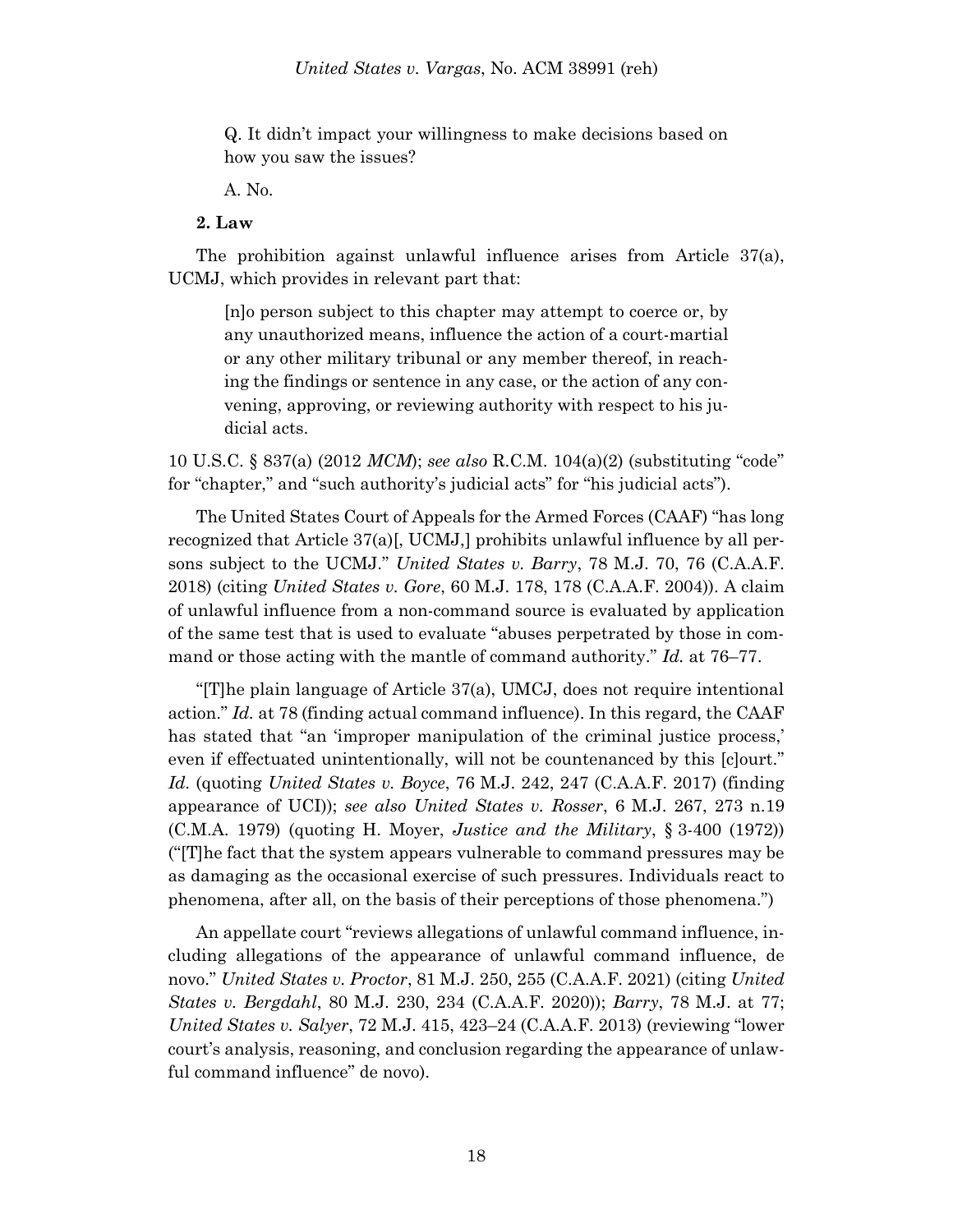When an allegation of UCI is litigated at trial, the military judge's findings of fact are reviewed for clear error. *United States v. Johnson*, 54 M.J. 32, 34 (C.A.A.F. 2000). As a result, an appellate court is bound by the military judge's factfinding absent such showing. *Barry*, 78 M.J. at 78 (citing *United States v. Villareal*, 52 M.J. 27, 30 (C.A.A.F. 1999)). This means an appellate court must "accept as true the military judge's findings of fact on a motion to dismiss for unlawful command influence unless those findings are clearly erroneous." *Proctor*, 81 M.J. at 255 (citing *United States v. Stirewalt*, 60 M.J. 297, 300 (C.A.A.F. 2004)). The demeanor of a witness "is critical to evaluate whether there is an objective appearance of unfairness" in resolving claims of UCI. *United States v. Stoneman*, 57 M.J. 35, 42 (C.A.A.F. 2002). Nonetheless, "[m]ilitary law has traditionally viewed such perfunctory statements from subordinates on the effects of command influence as inherently suspect, not because of the credibility of the witness but because of the difficulty of the subordinates in ascertaining for himself [sic] the effect of any attempted command influence." *Rosser*, 6 M.J. at 272; *see also United States v. Rodriguez*, 16 M.J. 740, 742–43 (A.F.C.M.R. 1983).

"Two types of unlawful command influence can arise in the military justice system: *actual* unlawful command influence and *the appearance of* unlawful command influence." *Boyce*, 76 M.J. at 247. Actual UCI "is an improper manipulation of the criminal justice process which negatively affects the fair handling and/or disposition of a case." *Id*. (citations omitted). In order to demonstrate actual UCI, the appellant "must show: (1) facts, which if true, constitute unlawful command influence; (2) that the proceedings were unfair; and (3) that the unlawful command influence was the cause of the unfairness." *Salyer*, 72 M.J. at 423 (citing *United States v. Richter*, 51 M.J. 213, 224 (C.A.A.F. 1999)). "[T]he initial burden of showing potential unlawful command influence is low, but is more than mere allegation or speculation." *Id*. (citing *Stoneman*, 57 M.J. at 41).

Once an issue of unlawful command influence is raised by some evidence, the burden shifts to the [G]overnment to rebut an allegation of unlawful command influence by persuading the Court beyond a reasonable doubt that (1) the predicate facts do not exist; (2) the facts do not constitute unlawful command influence; or (3) the unlawful command influence did not affect the findings or sentence.

*Id*. (citing *United States v. Biagase*, 50 M.J. 143, 151 (C.A.A.F. 1999)).

Unlike actual UCI, a meritorious claim of an appearance of UCI does not require prejudice to an accused. *Boyce*, 76 M.J. at 248. Rather, the prejudice is the adverse impact to the "public's perception of the fairness of the military justice system as a whole." *Id.* As with actual UCI, "when an appellant asserts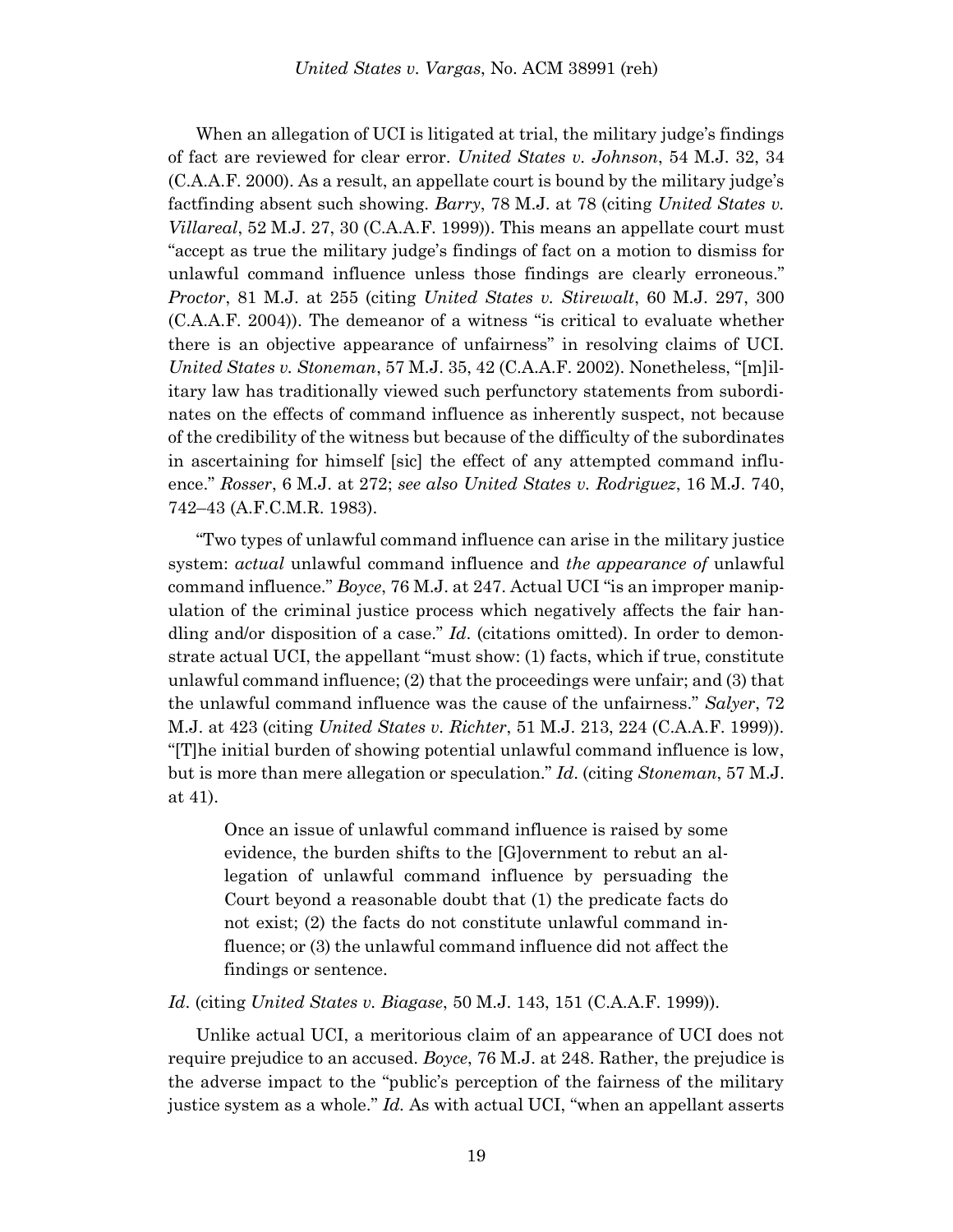there was an appearance of unlawful command influence[,] [t]he appellant initially must show 'some evidence' that unlawful command influence occurred." *Id*. at 249 (footnote omitted) (quoting *Stoneman*, 57 M.J. at 41) (additional citation omitted). "[S]ome evidence of an appearance of unlawful command influence" exists when "it has  $[s]$  the potential to appear to coerce or ... influence the outcome" of a court-martial. *Bergdahl*, 80 M.J. at 236 (internal quotations marks omitted) (omission in original) (citing *Boyce*, 76 M.J. at 249, 253).

If the Government fails to rebut an appellant's factual showing, it may still prevail against a claim of apparent UCI if it proves "beyond a reasonable doubt that the unlawful command influence did not place 'an intolerable strain' upon the public's perception of the military justice system and that 'an objective, disinterested observer, fully informed of all the facts and circumstances, would [not] harbor a significant doubt about the fairness of the proceeding.'" *Id*. at 249–50 (alteration in original) (quoting *Salyer*, 72 M.J. at 423). "Deciding whether some evidence of unlawful command influence created an intolerable strain on the public's perception of the military justice system is a fact-intensive inquiry." *Proctor*, 81 M.J. at 258.

Should the Government fail to meet its burden to rebut an appellant's threshold showing of UCI, then, as a matter of law, an appellant has established UCI affecting the findings or sentence. *United States v. Riesbeck*, 77 M.J. 154, 166 (C.A.A.F. 2018) (citations omitted).

#### **3. Analysis**

# *a. Appellant's Threshold Showing of Some Evidence of Unlawful Influence*

The military judge found the Defense met its initial burden of presenting some evidence of unlawful influence at Appellant's original court-martial. He determined "that the proximity of events is circumstantial evidence of a connection between the alleged UCI and [Chief Judge VS]'s decision to remove [Judge CL] from general courts-martial." He explained,

The closeness in time itself is sufficient to show that [Chief Judge VS]'s decision may have been improperly influenced by the alleged UCI. Although the prejudice to the military justice system (apparent UCI) is obvious, the prejudice to the accused (actual UCI) is minimal. Nevertheless, the Court concludes that the Defense has met the low burden of showing that if the Government improperly removes a "defense friendly" military judge, it is to the benefit of the Government and the detriment of the accused.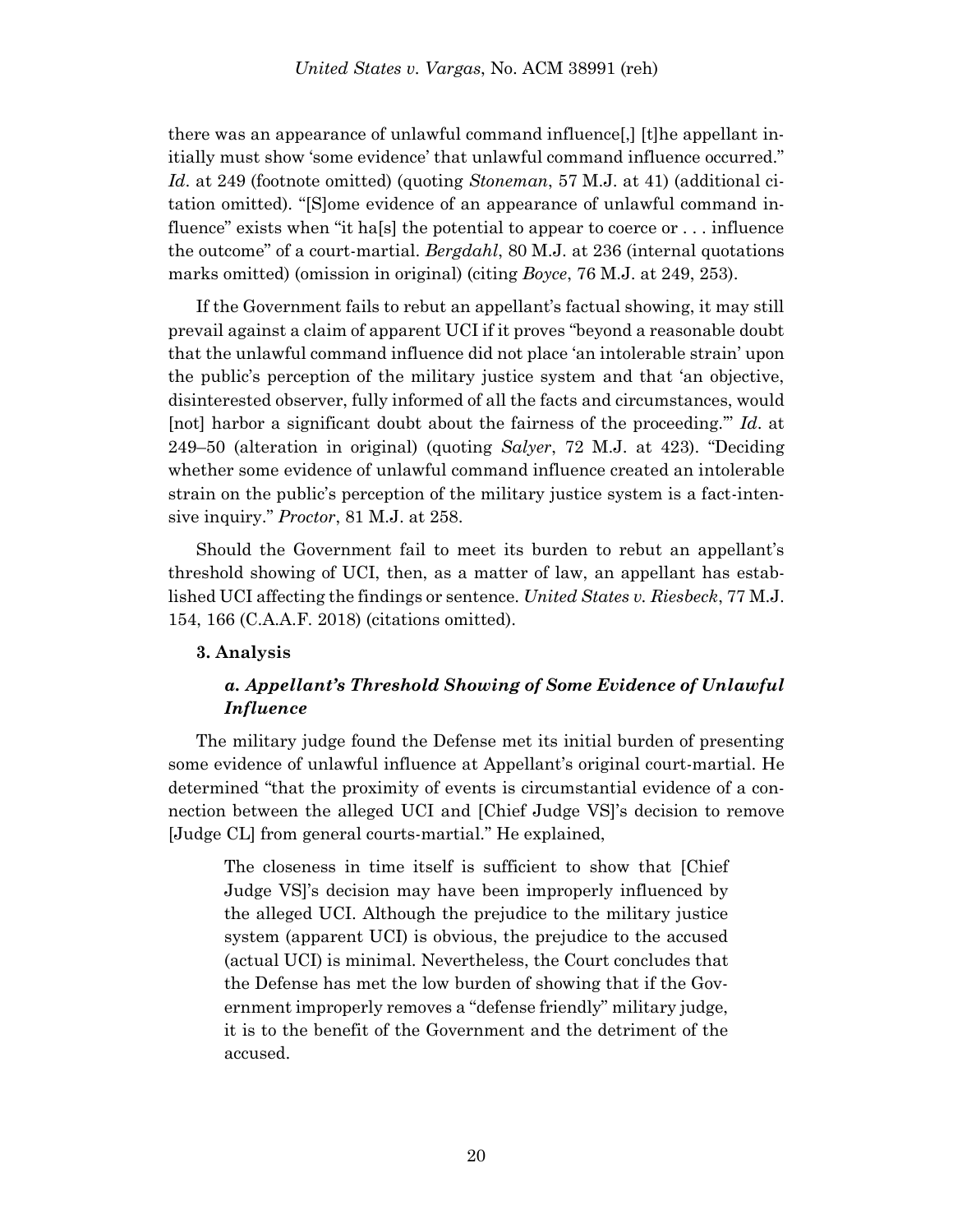We agree with the military judge that Appellant has met his threshold showing of some evidence of unlawful influence in Chief Judge VS's decision to remove Judge CL from presiding at Appellant's court-martial.

#### *b. Government's Burden of Persuasion*

Because Appellant has shown some evidence of unlawful influence, the Government assumes a high burden to show that the judicial proceedings below were both fair and will be perceived as fair. Its burden must be no less than when there is some evidence of an inappropriate attempt by the Government to unseat a properly qualified and detailed military judge. *See Salyer*, 72 M.J. at 424–25; *see also United States v. Lewis*, 63 M.J. 405, 414 (C.A.A.F. 2006).

The military judge determined that actual and apparent unlawful influence in this case "does not exist." In this regard, he was convinced beyond a reasonable doubt that Chief Judge VS "was not influenced or manipulated in any way by [g]overnment actors."<sup>24</sup> In line with the military judge's findings, the record demonstrates beyond a reasonable doubt that Chief Judge VS's decision to remove Judge CL from Appellant's case was made without influence from government actors who regarded Judge CL as "defense friendly," and not because of it. We find the military judge's findings of fact are not clearly erroneous, and in our de novo review we agree with the legal analysis of the military judge. We reach these conclusions for the following reasons:

### *i) Litigation of Appellant's Claims at the Rehearing*

The court is satisfied the hearing that the military judge presided over to decide the matter "fully dispersed" the appearance of UCI in Appellant's case. *United States v. Campos*, 42 M.J. 253, 261 (C.A.A.F. 1995) ("[A]ny question about the fact of unlawful command influence or any role that its appearance might have played in appellant's trial was openly addressed and resolved."). Six witnesses testified including Chief Judge VS, Judge DE, Judge CL,<sup>25</sup> and the key government actors whose conduct invited scrutiny of decisions Judge CL made that they disliked. As found by the military judge, Judge CL "never thought [Chief Judge VS and Judge DE] were critiquing him for his rulings."

<sup>&</sup>lt;sup>24</sup> The military judge concluded that apparent unlawful influence from a plan to use Judge CL as an Article 32, UCMJ, IO was disproven beyond a reasonable doubt. He found it "had no impact whatsoever on the accused's proceedings" and that "procedures are now in place that prevent the possible misuse of judges as IOs." Therefore, "a disinterested observer would not harbor any significant doubt about the fairness of the proceeding or the fairness of the military justice system." For reasons discussed later in the opinion, *see* n.28 *infra*, we agree.

<sup>25</sup> Chief Judge VS and Judge CL had retired from active duty and testified in a civilian capacity at the hearing. Judge DE was on terminal leave awaiting retirement.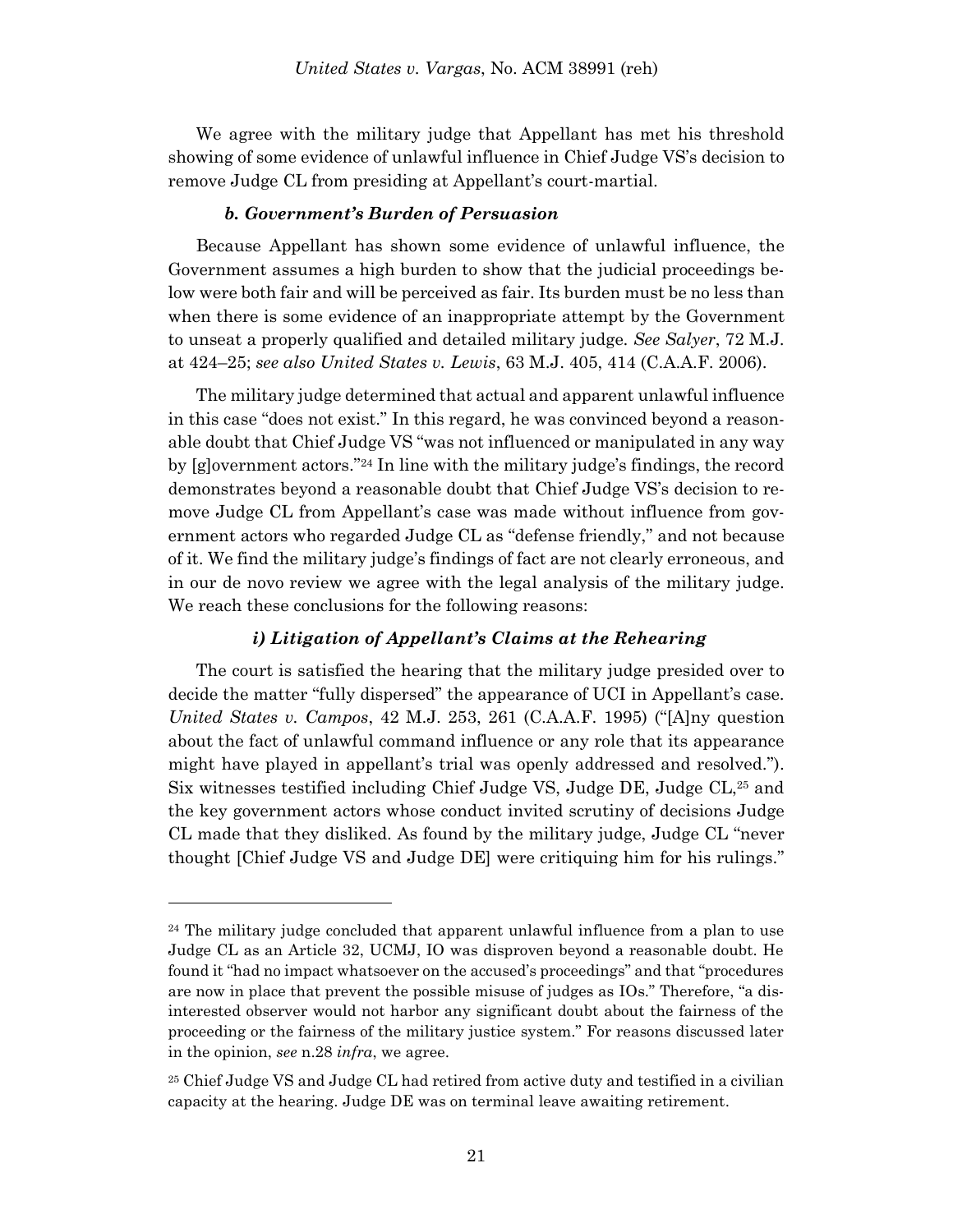He also "never thought that he was being removed from [general courts-martial] for inappropriate reasons. However, [Judge CL] was extremely concerned about appearance issues."

The hearing addressed apparent unlawful influence by illuminating the reason why Judge CL was removed from cases. As in *Campos*, "the full and open litigation" of Appellant's allegations of unlawful influence would leave "no reasonable person who knew all of the facts" to "harbor any misgivings regarding either the fact of unlawful command influence or the role that an appearance of it might have played" in the findings and sentence reached at the rehearing. *Id.*

### *ii) Chief Judge VS's Reason for Removing Judge CL*

The military judge found "the sole reason" why Chief Judge VS removed Judge CL from general courts-martial was to send Judge CL a message about civility. The military judge similarly found Judge VS's "concern was solely courteousness and civility" and that "[t]he timing of [Chief Judge VS]'s decision was based solely on [his] concerns about [Judge CL]'s judicial temperament during *U.S. v. Jay*." These findings are supported by evidence and are not clearly erroneous.

The record is clear that Chief Judge VS's purpose in removing Judge CL from Article 120, UCMJ, cases was to separate him from the STC who was apt to provoke rebukes from Judge CL. The evidence shows Chief Judge VS's intent was to remove Judge CL from situations where Chief Judge VS found Judge CL's civility and objectivity to be lacking after mentoring by Judge DE. Consistent with the military judge's findings of fact, a fully informed observer would conclude that Chief Judge VS's purpose was to uphold professionalism within the trial judiciary, and not undermine it.

#### *iii) Absence of a Pretext Reason to Remove Judge CL*

The evidence in the record supports the military judge's findings of fact that "[t]here were no 'pretext reasons' for removing [Judge CL] from cases" and that his removal was not "because of his rulings, decisions, or findings." In contrast to the "orchestrated effort" by a trial counsel and a staff judge advocate to unseat the military judge in *Lewis*, 63 M.J. at 414, the military judge rejected the notion of a concerted effort to remove Judge CL from the bench that swayed Chief Judge VS's detailing decisions. He found "no connection whatsoever between the alleged conduct of [g]overnment actors and [Chief Judge VS]'s decision" to remove Judge CL from cases. Importantly, he concluded Chief Judge VS "was not influenced or manipulated in any way by [g]overnment actors."

In line with the military judge's ruling, we too are convinced beyond a reasonable doubt Chief Judge VS did not remove Judge CL from cases because of his rulings, findings, or a decision he made in Appellant's case or class of cases.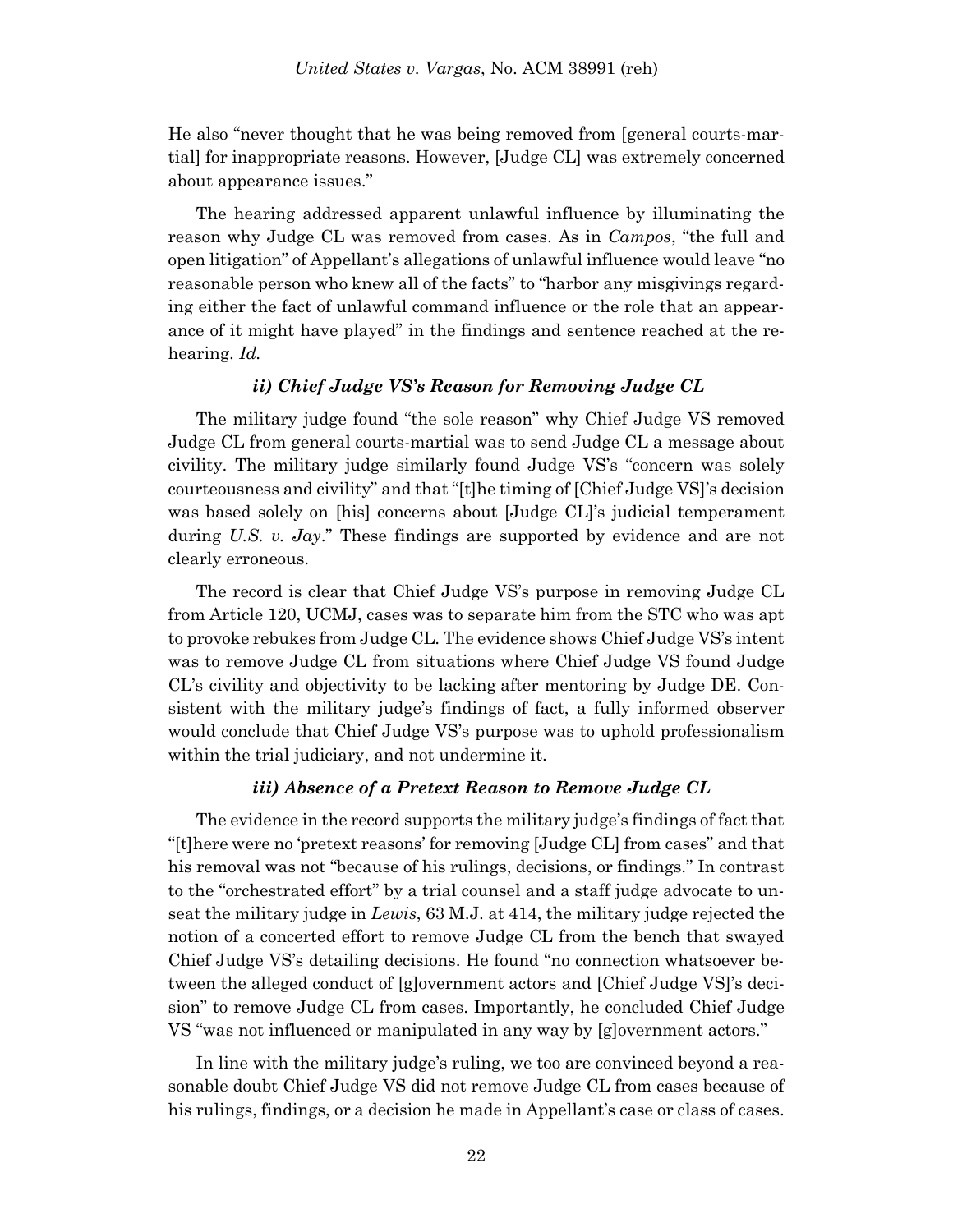In this regard, Chief Judge VS's decision was not unlawfully influenced by any "complaint, email, or observation from anyone outside the judiciary" as also found by the military judge. The record shows beyond a reasonable doubt that Chief Judge VS made the decision to remove Judge CL from Appellant's case independent of government actors who disagreed with Judge CL's decisions. *See Stirewalt*, 60 M.J. at 300 ("The question of command influence flowing from [a military judge's findings of fact] is a question of law that we review de novo." (footnote omitted)); *Johnson*, 54 M.J. at 34; *see also United States v. Wallace*, 39 M.J. 284, 286 (C.M.A. 1994).

### *iv) Later Ameliorative Actions*

The court has recognized that "[t]he exercise of unlawful command influence may be cured by a rehearing and does not require dismissal of the charges." *Rodriguez*, 16 M.J. at 743. In this regard, we find any appearance of unlawful influence in the removal of Judge CL was "ameliorated by later actions and remedial steps" taken by military officials. *Lewis*, 63 M.J. at 414.

After the court set aside Appellant's convictions and a sentence that included nearly three decades of confinement, Chief Judge VS was recused from judicial detailing in Appellant's case. In his place, the Chief Trial Judge of the Army identified a qualified military judge who was detailed to preside at Appellant's rehearing. *See United States v. Simpson*, 58 M.J. 368, 373 (C.A.A.F. 2003) (stating a "transfer of responsibility" is among the actions that might show UCI "will not affect the proceedings in a particular case"). Once detailed, the military judge afforded counsel for both parties three opportunities to challenge him in Article 39(a), UCMJ, 10 U.S.C. § 839(a) (2012 *MCM*), sessions, which spanned arraignment on 20 August 2018 and Chief Judge VS's testimony on 12 December 2018. Appellant did not explore any grounds for challenge against the military judge. *See Vargas*, unpub. op. at \*23 (concluding "[t]he UCI issue should have been litigated at the trial level and decided by a neutral and detached military judge prior to any appellate review of that issue by this court").

The record does not yield reasons for a member of the public to question the military judge's independence and impartiality unlike it did when Judge DE presided over the case. Appellant makes no claim against, and we find no reason to question, the actual or apparent independence of the military judge who presided at the rehearing. *See United States v. Mitchell*, 39 M.J. 131, 137 (C.A.A.F. 1994) (observing that "a servicemember has a Constitutional right to a judicial tribunal which appears independent"). On these facts, a "disinterested public would now believe [Appellant] received a trial free from the effects of unlawful command influence." *Lewis*, 63 M.J. at 415; *see also Boyce*, 76 M.J. at 248.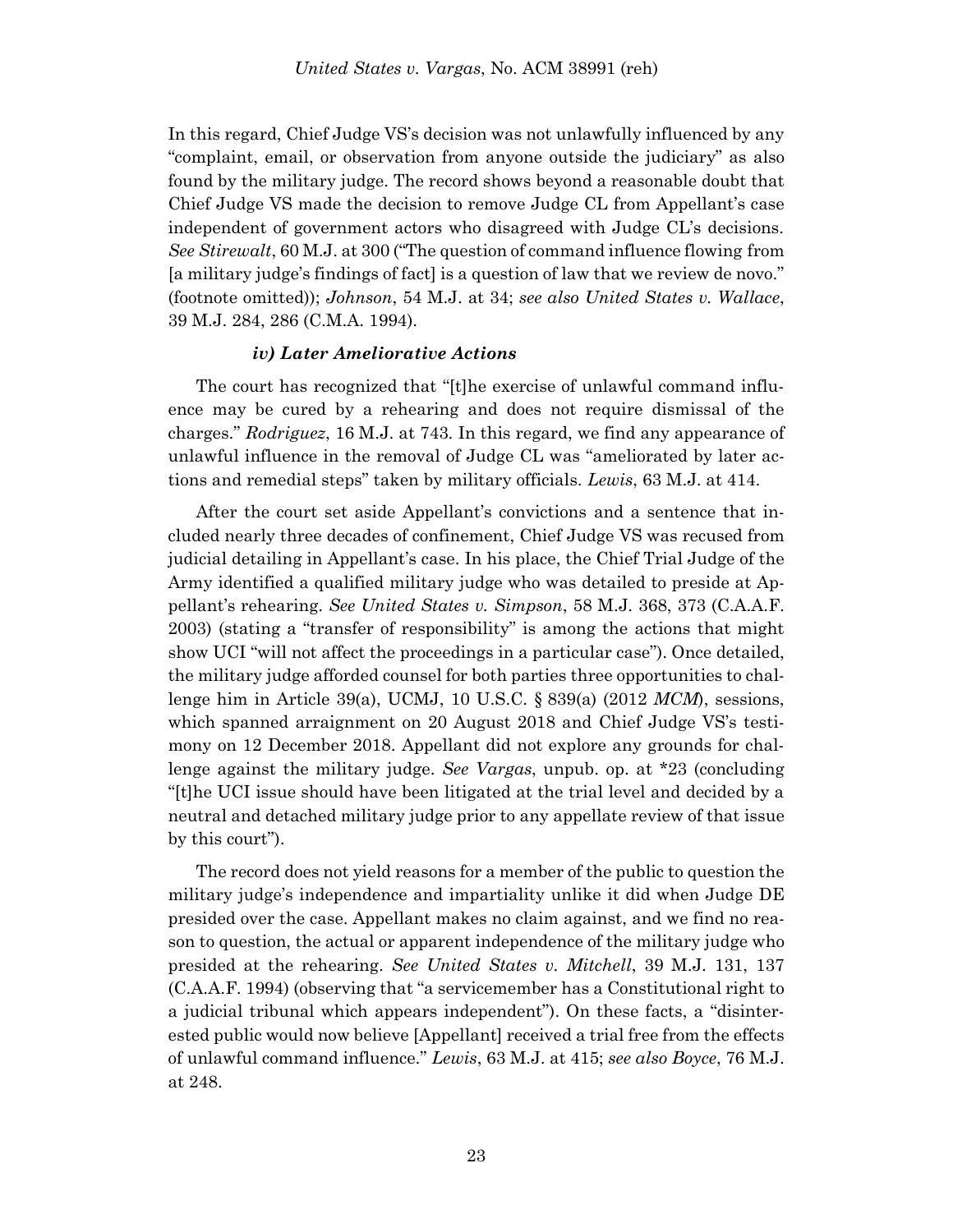### *v) Absence of Prejudice*

None of the government actors who openly criticized Judge CL and then communicated discontent with his rulings and other decisions either participated in Appellant's original trial or served in a representative capacity at the rehearing. *Cf. Lewis*, 63 M.J. at 414 ("[Trial counsel] remained an active member of the prosecution despite participating fully in the unlawful command influence."). In this regard, "[a] significant factor in determining whether the unlawful command influence created an intolerable strain on the public's perception of the military justice system is whether the 'appellant was not personally prejudiced by the unlawful command influence, or that the prejudice caused by the unlawful command influence was later cured.'" *Proctor*, 81 M.J. at 255 (quoting *Boyce*, 76 M.J. at 248 n.5).

The Government did not derive an improper advantage at the rehearing, as the military judge was detailed from outside the Air Force Trial Judiciary. 26 Importantly, Chief Judge VS removed Judge CL before he made any substantive rulings in Appellant's case. 27

#### *vi) Conclusion*

The court is convinced beyond a reasonable doubt that the results of Appellant's rehearing were not the product of unlawful influence. We are likewise convinced beyond a reasonable doubt that the conduct of government actors and Chief Judge VS's decision to remove Judge CL from presiding over Appellant's case "did not place an intolerable strain upon the public's perception of the military justice system and that an objective, disinterested observer, fully informed of all the facts and circumstances, would not harbor a significant doubt about the fairness of the proceeding."<sup>28</sup> *Proctor*, 81 M.J. at 257 (citing *Bergdahl*, 80 M.J. at 234).

<sup>26</sup> Appellant was "entitled to a fair and impartial judge," *United States v. Cooper*, 51 M.J. 247, 250 (C.A.A.F. 1999), who was judicially independent. *United States v. Graf*, 35 M.J. 450 (C.A.A.F. 1992). He was not entitled to a have a particular military judge detailed to his case. *See United States v. Lewis*, 63 M.J. 405, 414 (C.A.A.F. 2006) ("Neither the [G]overnment nor the [D]efense at a court-martial is vested with the power to designate, detail, or select the military judge.").

<sup>27</sup> As noted above, Judge CL issued a scheduling order on 20 October 2014.

<sup>&</sup>lt;sup>28</sup> The military judge reached this same conclusion as regards "the plan to use [Judge CL] as an Article 32[, UCMJ,] IO." The military judge explained the plan "had no impact whatsoever on the accused's proceedings and procedures are now in place that prevent the possible misuse of judges as IOs." We are convinced beyond a reasonable doubt that this conclusion is correct. In this regard, a "nexus" between Appellant's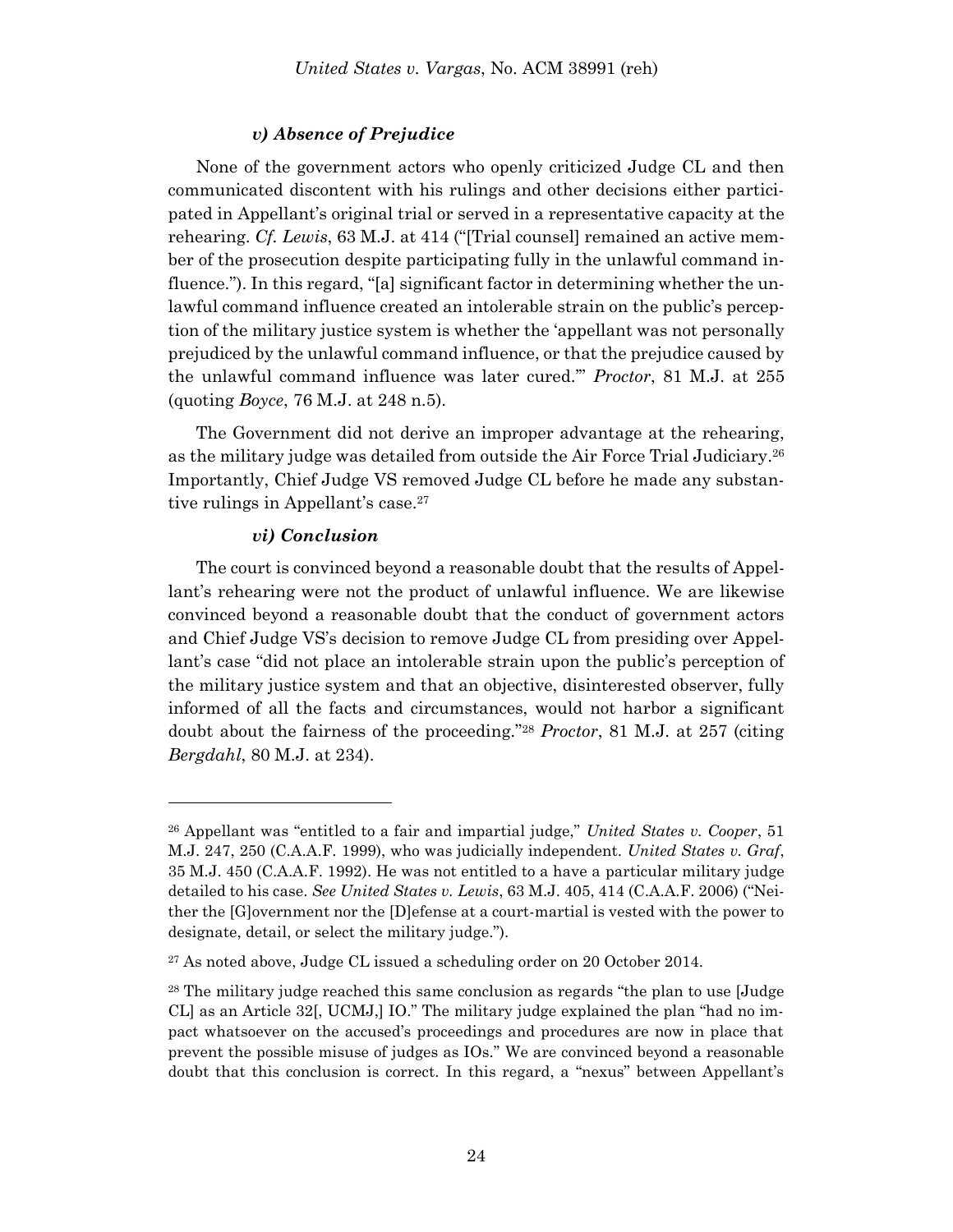We are confident that the findings and sentence adjudged at the rehearing were the result of judicial rulings and evidence untainted by impropriety or its appearance. On this record, we are convinced a member of the public would conclude that Appellant's rehearing was presided over by a fair and impartial military judge and would not question "the outcome of Appellant's court-martial." *Bergdahl*, 80 M.J. at 236.

### **B. Evidentiary Sufficiency of Conviction for Sexual Assault of WN**

### **1. Additional Background**

Appellant was convicted of the sexual assault of WN when she was incapable of consenting to the sexual act because of impairment by alcohol as alleged in Specification 3 of Charge II. The finding of guilty is founded on an incident in a parking garage in October 2013 after Appellant, WN, and three other Airmen from their circle of friends went to a club in Koblenz, Germany.

### *a. The Prosecution's Case*

l

The evening began in a hookah bar where the Airmen drank alcohol before the 45-minute drive to Koblenz. When they arrived in Koblenz in a Jeep driven by one of the Airmen, they parked in a two-story garage that was monitored by security cameras. A stairwell led to the club's entrance above the garage.

At the club, the five Airmen consumed drinks they poured themselves from bottles of vodka they ordered for their table. At trial, the Prosecution presented the testimony of the three Airmen who accompanied Appellant and WN. The Airman who was the designated driver described WN as coherent and her speech was not slurred. Later in the evening, the driver and another Airman decided to cut off WN from drinking after she punched a German patron in the chest for reasons that were unknown to witnesses who testified about the incident. WN had also fallen down after she stumbled on stairs that led from their table to the dance floor. One Airman recalled that WN had consumed three or four vodka drinks at the club. This was in addition to two or three drinks containing rum that another Airman saw WN consume earlier at the hookah bar.

WN was called as a witness by the Prosecution. She had three rum drinks at the bar before they drove to Koblenz. The only drink she remembered having at the club is the first, which she poured herself. She acknowledged having difficulty remembering events at the club, and had no memory of later being

claim of unlawful influence and the outcome of his court-martial is lacking because Judge CL was not the Article 32, UCMJ, IO in Appellant's case. *See Campos*, 42 M.J. at 261; *see also United States v. Biagase*, 50 M.J. 143, 150 (C.A.A.F. 1999) (finding accused must show "the alleged unlawful command influence has a logical connection to the court-martial, in terms of its potential to cause unfairness in the proceedings." (citing *United States v. Allen*, 33 M.J. 209, 212 (C.M.A. 1991))).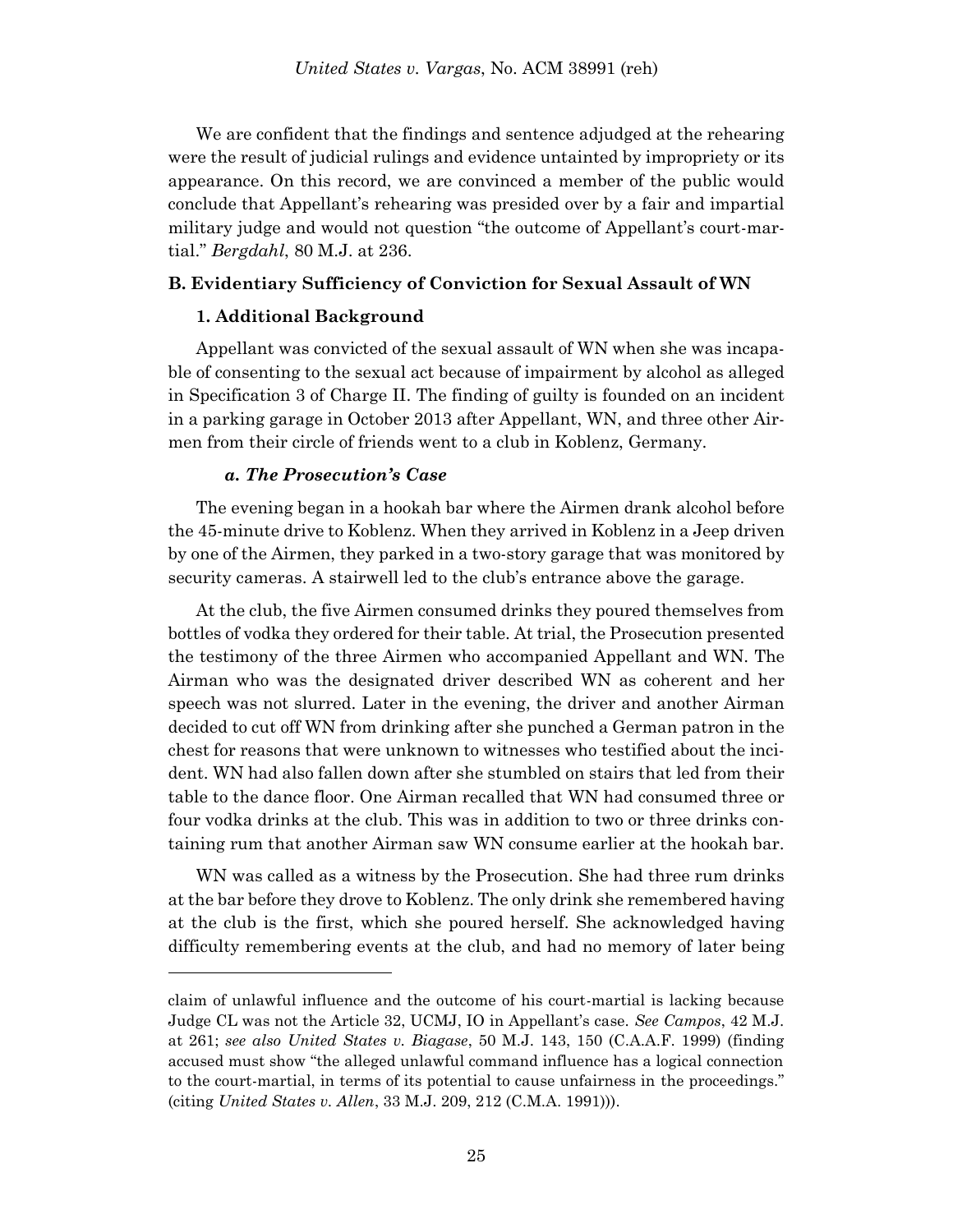assaulted in the parking garage. WN testified that on other occasions when she drank alcohol, she might not remember later what happened. Her last memory in the club was going to the restroom with one of the Airmen, and then the two danced together.

At the end of the night, the five Airmen left the club for the drive home. Three Airmen found their way back to the Jeep. At the same time, Appellant and WN were recorded by security cameras in the lowest level of the garage. Unlike WN who recalled little by way of what happened, a group of four German nationals saw Appellant and WN when both groups left the club. The Germans also witnessed aspects of the incident in question as they drove their sedan in the direction of the exit.

At trial, the Prosecution presented testimony from the four Germans. One had seen a man and woman kissing as they left the club and another described them as a "couple" by the way they had been dancing. As the Germans walked behind the man and woman down the stairwell to the garage, it appeared the woman was drunk and the man was helping her walk to keep her from falling.<sup>29</sup> Later when the Germans were driving through the garage, they saw the same man standing in front of the woman as she lay on the hood of a parked car. The most detailed account of the charged conduct was given by a passenger who sat in the back seat of the sedan. She explained that the driver came to a stop when they saw the same couple from the stairwell "having sex" on the hood of a parked car. The man was "standing in front of" the woman, "face to face," and "he was moving back and forth." The same witness saw the woman lying motionless on her back, her hands were "hanging down," and "she was not touching him at all." The witness explained how the driver honked the horn, which stirred no reaction from the woman. The man, however, "turned his head for some seconds," looked at the sedan, "[a]nd then he turned back and continued" what he was doing.

One of the three Airmen who returned to the Jeep for the ride home testified he went looking for Appellant and WN when they failed to join the others at their vehicle. He went back to the club and then searched for them in the garage as he yelled Appellant's name. In time, the Airman heard Appellant reply, "Yo," and turned to look in the direction of the voice. Instead of Appellant, the Airman saw WN on the hood of a parked car with her pants and underwear at her ankles. He testified she started crying when they made eye contact. The Airman did not see Appellant even as WN, with the Airman's help, got off the hood and put on her clothes. The Airman explained how he "just

<sup>29</sup> One witness described WN as "drunken" and "swaying left and right." Another saw Appellant and WN "swerving" walking down the stairs. A third described WN as "drunken" and "swerving" as she walked down the stairs.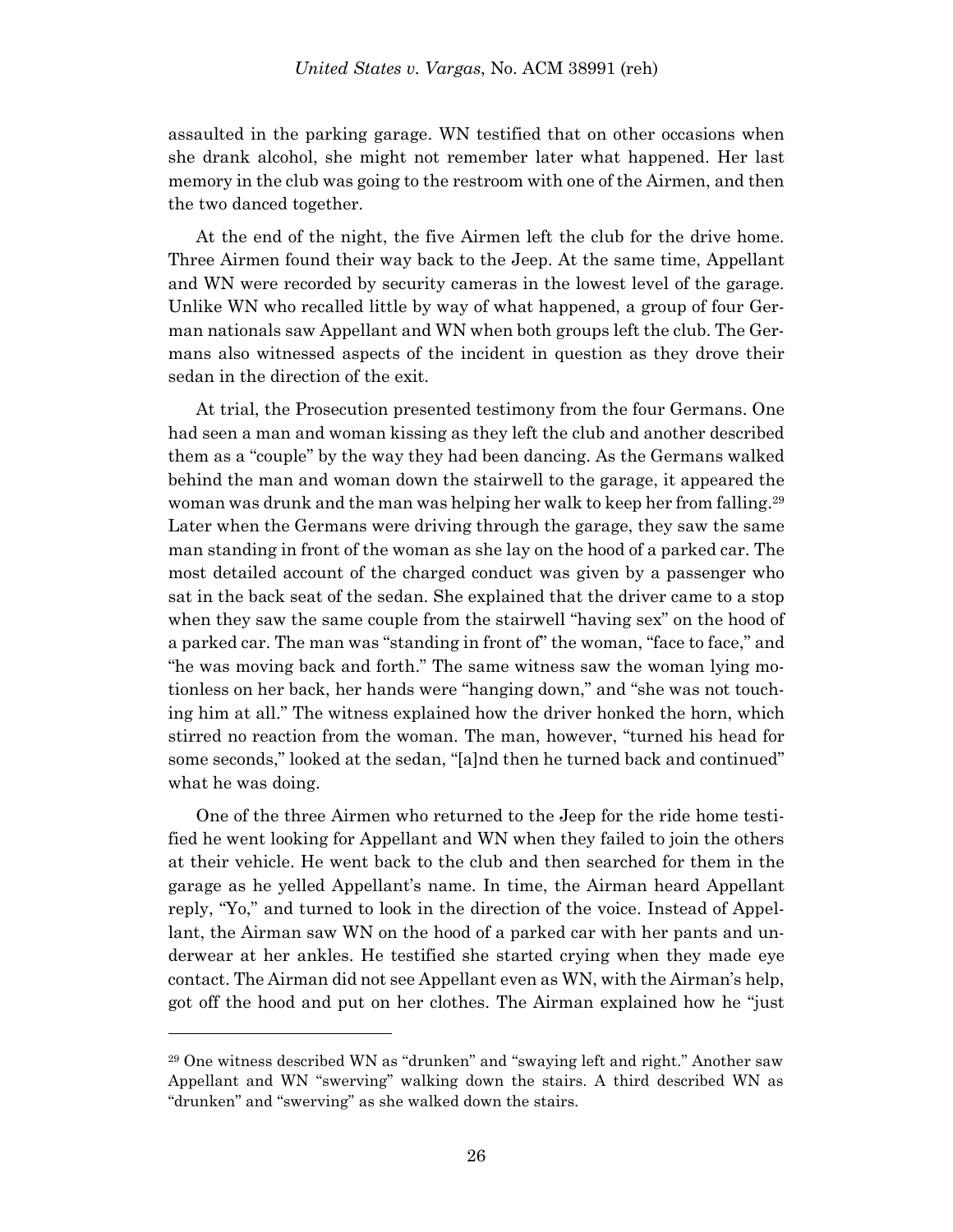pulled her pants and underwear back up and then she buttoned them." After she was dressed, Appellant appeared from behind the trunk of the car and walked around to the front. Shortly after, the three left to join the others for the ride home. Appellant left first and by himself, walking 15 to 20 meters ahead of the Airman and WN who walked together. WN testified having "just a very short glimpse of memory" of crying in the back seat of the Jeep after she rejoined her friends.

The Prosecution presented video recordings from four security cameras in the garage; however, no camera captured the charged conduct. As Appellant and WN are recorded leaving the stairwell, Appellant guides WN to a corner of the garage that is off camera and opposite the direction from where she initially appears to be looking or heading. About three minutes after they disappear from view, a sedan passes by and slows down as it turns a corner and then comes to a brief stop. In two of the videos that record this scene, passengers in the sedan who are closest to the camera appear to react to something that catches their attention off camera. After the sedan drives away, a video shows the Airman who went looking for his friends staring off camera into the corner of the garage for half a minute with his hands in his pockets. Two videos show that as the Airman walks toward the front of the car where he had been staring, Appellant appears to crouch behind the trunk, lending a reason why the Airman may not have seen Appellant initially. At one point, Appellant appears to be observing WN and the other Airman by peering through the rear window. Appellant then squats down before standing up and walking around the side of the car to the front where he is off camera. In time, Appellant is recorded walking away by himself. A short time later, the same video shows WN, fully clothed, trying to open a rear passenger door of the parked car by pulling on the door handle before the Airman leads her away to meet up with the others at the Jeep. Several minutes go by when a camera on a different level of the parking garage shows the Airmen getting in the Jeep and preparing to drive home.

At some point the next morning, WN realized she had worn her underwear inside out the night before. The cotton crotch was on the outside, and the sheer mesh-like synthetic lace was on the inside. Although she did not feel like she had sexual intercourse, on past occasions when she had sexual intercourse at night, when she woke in the morning she did not feel like she had had sex.

The Prosecution presented testimony from three special agents of the Air Force Office of Special Investigations (AFOSI) who investigated the charged offense. The agents collected evidence in the case, including recordings from security cameras in the parking garage. The agents did not similarly inquire whether any security cameras in the club could have provided relevant footage. The AFOSI agents also collected DNA from Appellant and WN, but did not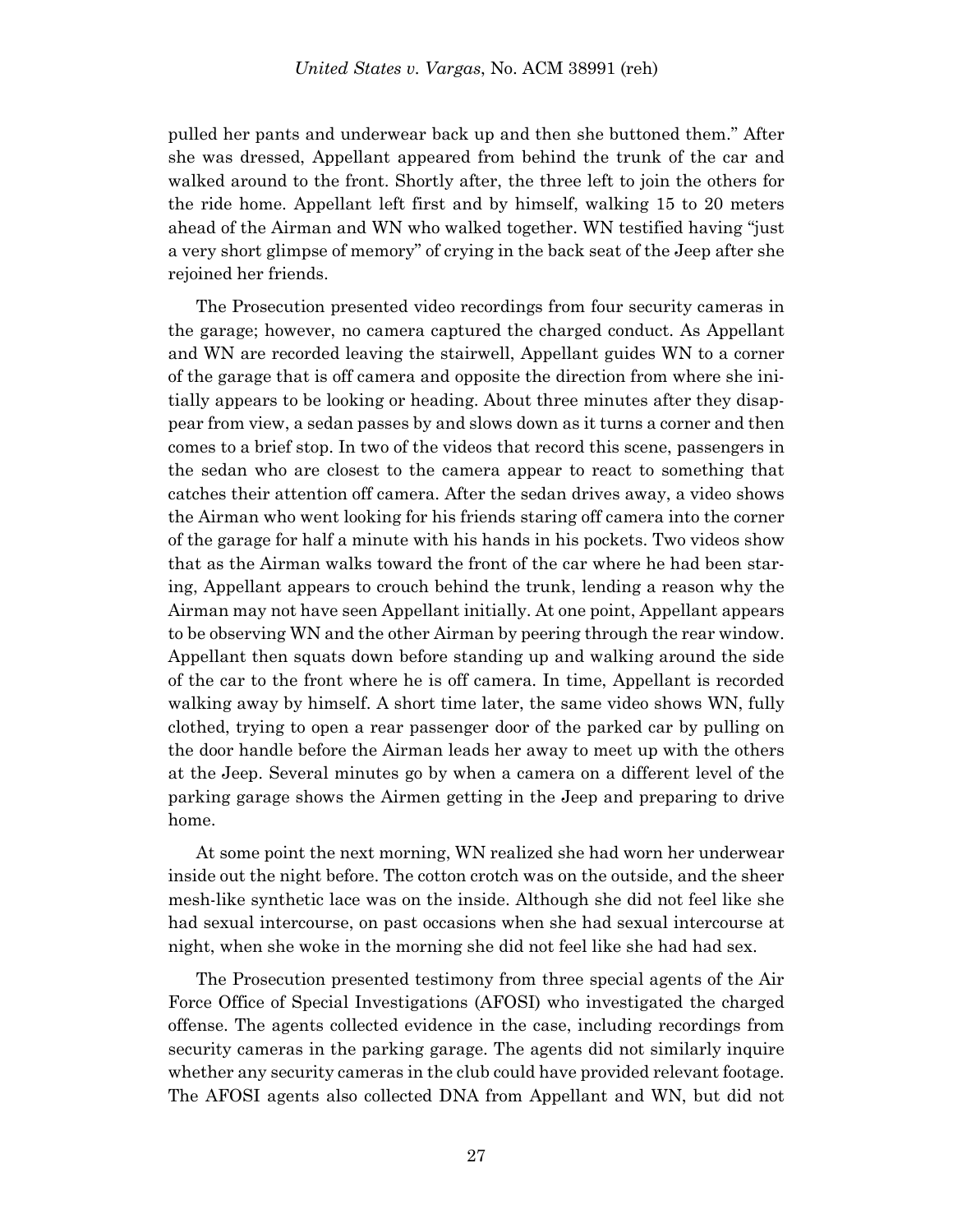analyze stains on WN's pants. The evidence they did collect—her underwear and the DNA samples—were sent for forensic testing.

The Prosecution introduced the expert testimony of a forensic biologist who explained that the cotton crotch of the underwear revealed the presence of Appellant's semen. The expert did not test the outer layer of the underwear, but testified that semen can seep through cotton.

### *b. The Defense Case*

Appellant testified in his own defense. He remembered making out with WN as they left the club, but he did not remember walking down the stairwell to the parking garage. He recalled they kissed in the parking garage as she leaned against the hood of a parked car. He did not remember having sexual intercourse with WN, explaining she gave him "a handjob" by rubbing his penis underneath his clothes as he stood in front of her. He had no memory of how her pants and underwear came to be around her ankles. After hearing his name called by the Airman who went looking for them, he recalled answering, "Yo." After that, he went around the parked car to dress so he would not be seen by the Airman with his pants down.

On cross-examination, Appellant testified he did not know if WN was drunk, and did not know if her breath smelled of alcohol when they were kissing. He did not remember the Germans in the stairwell and he had no memory of WN "swerving" or "swaying back and forth," much less holding on to her to keep her from falling when they walked together down the stairs to the garage. Appellant did not know how WN came to be leaning or lying on the hood of a parked car. He did not remember ejaculating during the handjob he testified about on direct examination. Trial counsel asked Appellant if he put his penis inside of WN, and he replied, "I don't remember having sex, sir." Appellant did not remember a sedan driving by and honking its horn. Trial counsel asked if he knew how WN's pants and underwear got down around her ankles. Appellant answered, "I don't know, sir." Later, when confronted with evidence that he left WN on the hood of the car with her pants and underwear around her ankles, Appellant answered, "I didn't see that, sir." On redirect examination, Appellant acknowledged he had trouble remembering what happened that night because of the passage of time and because he was drunk that evening.

Before resting its case, the Defense called a witness who was qualified as an expert in forensic psychology. The expert testified that a person intoxicated to the point that they experience "black-outs" can continue to make decisions and appear normal to others. In such instances, the person may be able to perform tasks that are part of their implicit memories, such as the kinds of actions that person has repeatedly performed. However, he or she just may have no memory of it.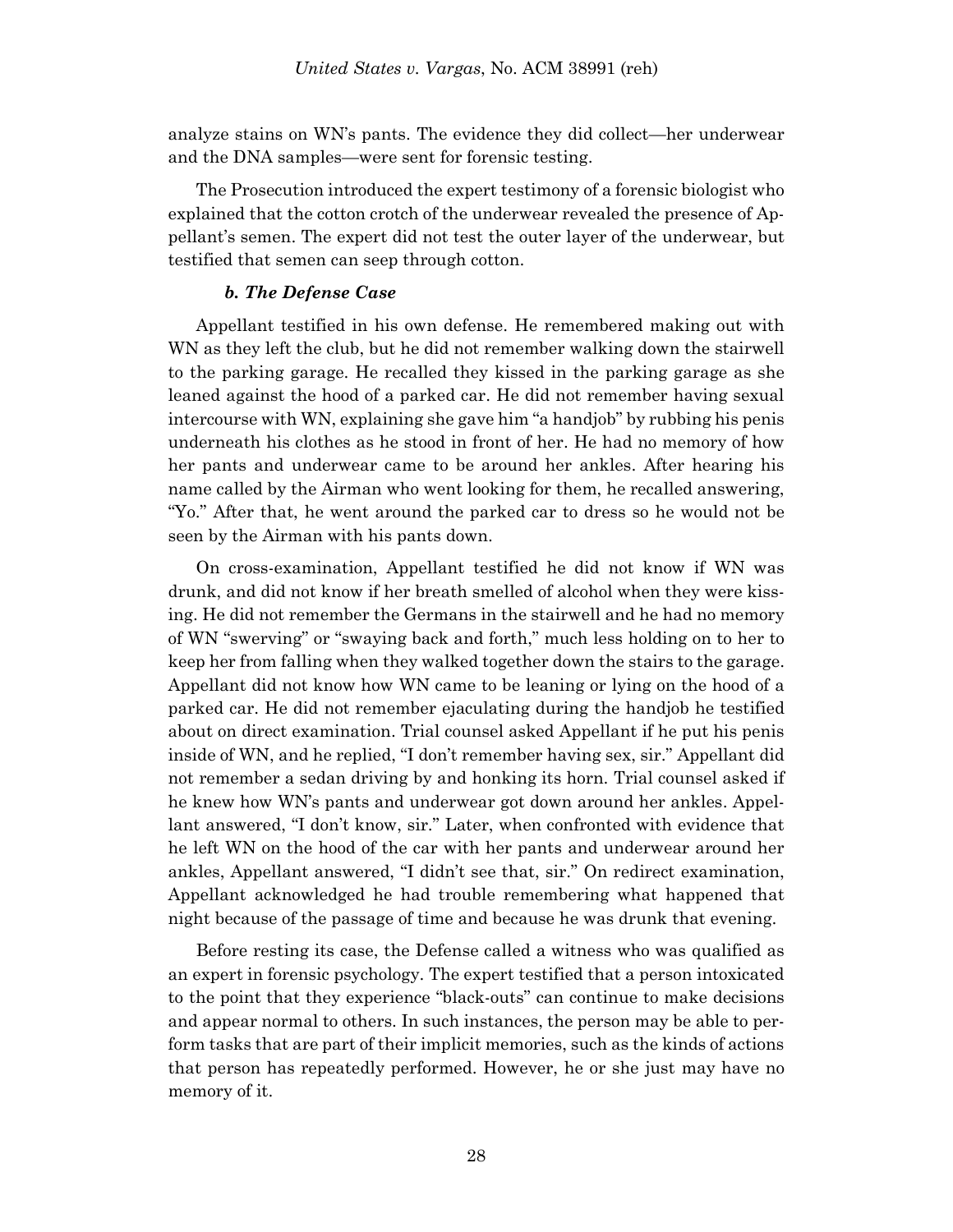### **2. Law**

### *a. Legal and Factual Sufficiency*

A Court of Criminal Appeals may affirm only such findings of guilty "as it finds correct in law and fact and determines, on the basis of the entire record, should be approved." Article 66(c), UCMJ, 10 U.S.C. § 866(c). "Article 66(c) requires the Courts of Criminal Appeals to conduct a *de novo* review of legal and factual sufficiency of the case." *United States v. Washington*, 57 M.J. 394, 399 (C.A.A.F. 2002) (citation omitted). Our assessment is limited to the evidence produced at trial. *United States v. Dykes*, 38 M.J. 270, 272 (C.M.A. 1993) (citations omitted).

"The test for legal sufficiency is whether, after viewing the evidence in the light most favorable to the prosecution, any rational trier of fact could have found the essential elements of the crime beyond a reasonable doubt." *United States v. Robinson*, 77 M.J. 294, 297–98 (C.A.A.F. 2018) (quoting *United States v. Rosario*, 76 M.J. 114, 117 (C.A.A.F. 2017)). "This familiar standard gives full play to the responsibility of the trier of fact fairly to resolve conflicts in the testimony, to weigh the evidence, and to draw reasonable inferences from basic facts to ultimate facts." *Jackson v. Virginia*, 443 U.S. 307, 319 (1979). "[I]n resolving questions of legal sufficiency, we are bound to draw every reasonable inference from the evidence of record in favor of the prosecution." *United States v. Barner*, 56 M.J. 131, 134 (C.A.A.F. 2001) (citations omitted). When examining the evidence in the light most favorable to the prosecution, "a rational factfinder[] could use his 'experience with people and events in weighing the probabilities' to infer beyond a reasonable doubt" that an element was proven. *United States v. Long*, 81 M.J. 362, 369 (C.A.A.F. 2021) (quoting *Holland v. United States*, 348 U.S. 121, 140 (1954)). As a result, an examination for legal sufficiency "involves a very low threshold to sustain a conviction." *United States v. King*, 78 M.J. 218, 221 (C.A.A.F. 2019) (citation omitted).

The test for factual sufficiency is "whether, after weighing the evidence in the record of trial and making allowances for not having personally observed the witnesses, [we are ourselves] convinced of the [appellant]'s guilt beyond a reasonable doubt." *United States v. Turner*, 25 M.J. 324, 325 (C.M.A. 1987). "In conducting this unique appellate role, we take 'a fresh, impartial look at the evidence,' applying 'neither a presumption of innocence nor a presumption of guilt' to 'make [our] own independent determination as to whether the evidence constitutes proof of each required element beyond a reasonable doubt.'" *Wheeler*, 76 M.J. at 568 (alteration in original) (quoting *Washington*, 57 M.J. at 399).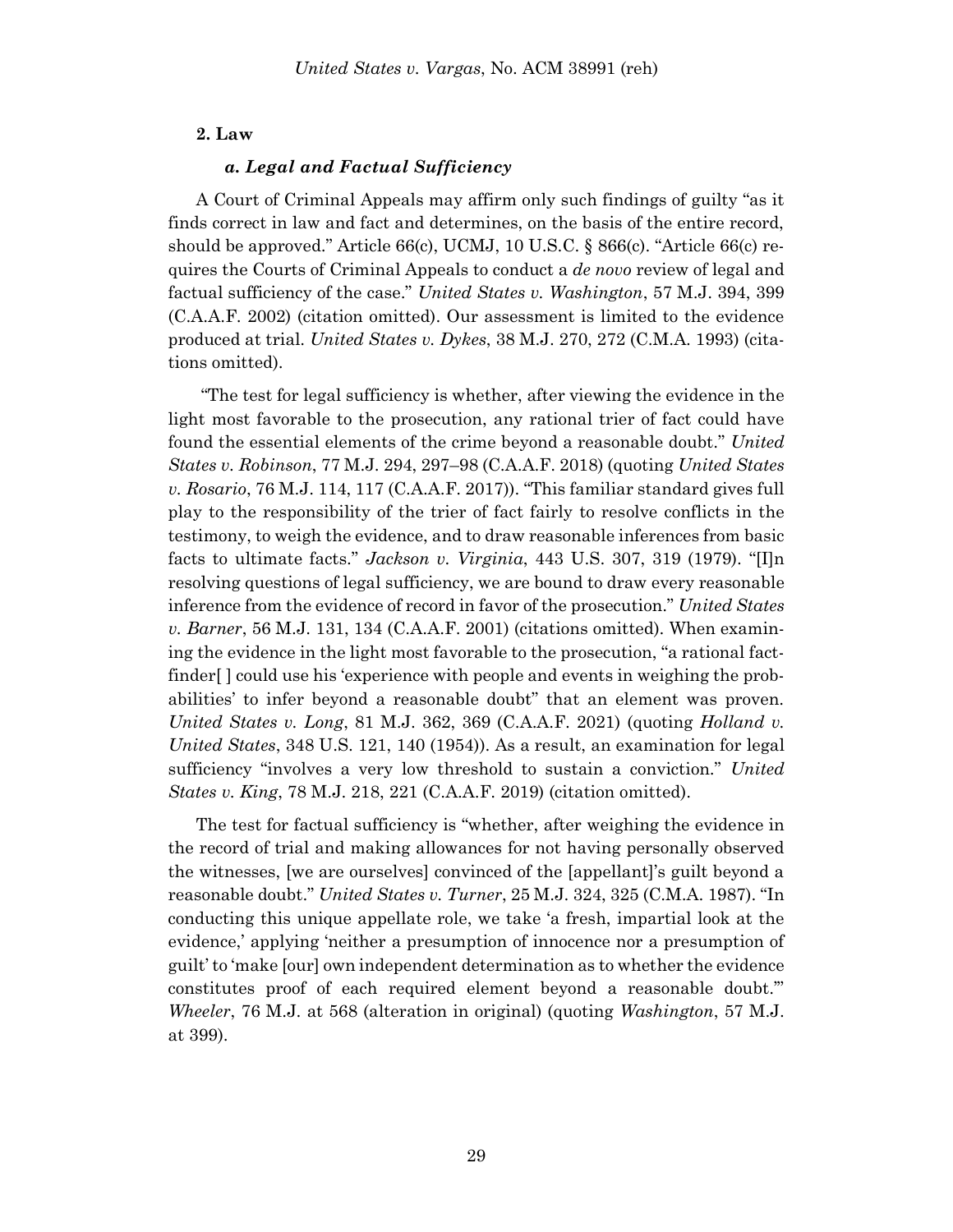#### *b. Elements of the Charged Offense*

As charged and convicted, Appellant's conduct was found to have violated Article  $120(b)(3)(A)$ , UCMJ, 10 U.S.C. §  $920(b)(3)(A)$ , which required the Prosecution to prove three elements beyond a reasonable doubt: (1) that on or about 12 October 2013 Appellant committed a sexual act upon WN by penetrating her vulva with his penis; (2) that WN was incapable of consenting to the sexual act due to impairment by an intoxicant, to wit: alcohol; and (3) that Appellant reasonably should have known of WN's impairment. *See* 2012 *MCM*, pt. IV,  $\P$  45.b.(3)(f)(i)–(iii).<sup>30</sup>

With regard to consent, the statute explains that "[t]he term 'consent' means a freely given agreement to the conduct at issue by a competent person." *Manual for Courts-Martial, United States* (2016 ed.) (2016 *MCM*), pt. IV,  $\P$  45.a. $(g)(8)(A)$ . The statute further explains an "incompetent person cannot consent." 2016 *MCM*, pt. IV,  $\P$  45.a.(g)(8)(B). As the military judge properly instructed, a person is "incapable of consenting" if, because of impairment by alcohol, she lacks the cognitive ability to appreciate the sexual conduct in question, or lacks the physical or mental ability to make or communicate a decision about whether she agreed to the conduct. *See United States v. Pease*, 74 M.J. 763, 770 (N.M. Ct. Crim. App. 2015), *aff'd*, 75 M.J. 180 (C.A.A.F. 2016).

#### **3. Analysis**

l

Appellant argues his conviction is legally insufficient and urges the court to find his conviction factually insufficient as well. Appellant attacks the reliability of the evidence that Appellant penetrated WN's vulva with his penis. Appellant also challenges the evidence that WN was incapable of consenting due to impairment by alcohol and that he reasonably should have known of her impairment. At the same time, Appellant argues the investigation was so deficient as to fail to support the conviction beyond a reasonable doubt. Additionally, Appellant asserts the evidence falls short of proof that WN did not consent to the sexual act, and that the Prosecution failed to prove Appellant did not labor under a reasonable mistake of fact as to WN's consent.

We have considered these contentions, which repeat many of the Defense's assertions when Appellant defended the case at trial. Our review of the *legal* sufficiency of the conviction requires an examination of whether any rational

<sup>30</sup> The 2012 *MCM* included the statutory text of Article 120, UCMJ, 10 U.S.C. § 820, for offenses committed on or after 28 June 2012, but the elements first appeared in the 2016 *MCM* after Executive Order 13,740 was signed on 16 September 2016. *See* Exec. Order 13740, 81 Fed. Reg. 65175 (22 Sep. 2016). We conclude that the description of the elements in the 2016 *MCM* is the correct interpretation of Article 120(b)(3)(A), UCMJ, 10 U.S.C. § 920(b)(3)(A), at the time of the conduct charged in the specification.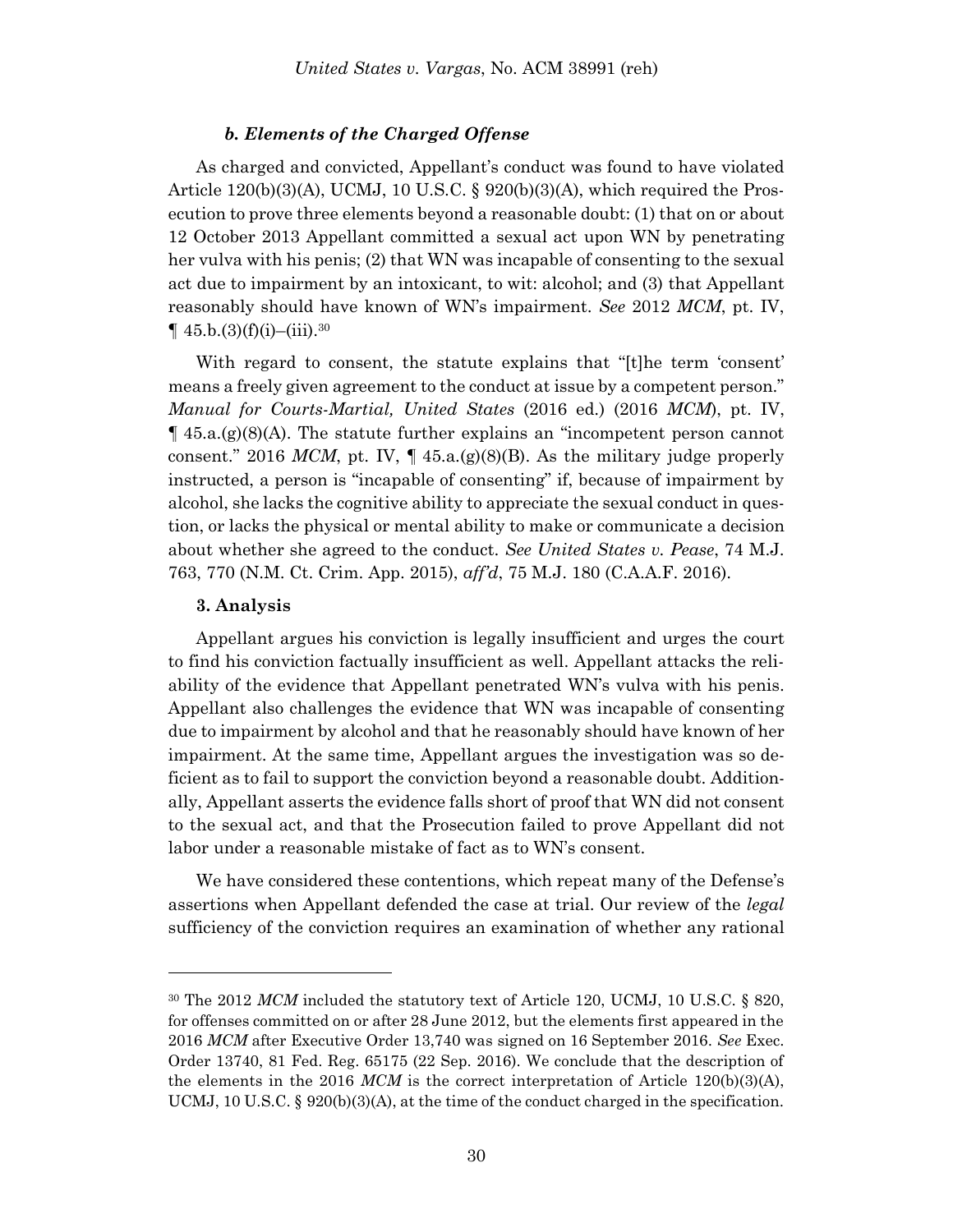trier of fact could have found the essential elements of the crime beyond a reasonable doubt. *Jackson*, 443 U.S. at 318–19; *Robinson*, 77 M.J. at 297–98. Our determination includes evaluating all reasonable inferences from the evidence in favor of the Prosecution. *Barner*, 56 M.J. at 134 (C.A.A.F. 2001).

A rational factfinder could find penetration from the DNA evidence and from witnesses who saw Appellant and WN in the parking garage. A rational factfinder could conclude that persuasive evidence of WN's incapacitation was shown by her testimony that she had no memory of the charged incident after she had been drinking alcohol. The testimony of witnesses who saw WN at the club and in the garage was sufficient proof that Appellant reasonably should have known of her impairment. In conjunction with this evidence, a rational factfinder could infer WN was incapable of consenting and that Appellant knew of her impairment from the video that showed her trying to open the door to the wrong car moments after the charged conduct. A rational factfinder could conclude that deficiencies in the investigation did not raise reasonable doubt. *See Jackson*, 443 U.S. at 326 (citing *Holland*, 348 U.S. at 140) (dismissing the theory that the prosecution must "rule out every hypothesis except that of guilt beyond a reasonable doubt" for a conviction to be found legally sufficient)).

Finally, we consider Appellant's claim that the Prosecution failed to prove beyond a reasonable doubt that Appellant did not have a reasonable mistake of fact as to WN's consent. "The defense of mistake of fact is an affirmative defense and a 'required instruction' under R.C.M. 920(e)(3)" when it is raised by the evidence. *United States v. Gutierrez*, 64 M.J. 374, 376 (C.A.A.F. 2007). Depending on the evidence presented at trial, an appellant's mistake of fact as to consent may be a defense to sexual assault. *See* R.C.M. 916(j)(1). The defense requires that an appellant, due to ignorance or mistake, incorrectly believe that another consented to the sexual conduct at issue. *See id.* To be a viable defense, the mistake of fact must have been honest and reasonable under all the circumstances. *See id.*; *see generally United States v. Jones*, 49 M.J. 85, 91 (C.A.A.F. 1998) (quoting *United States v. Willis*, 41 M.J. 435, 438 (C.A.A.F 1995)) (charge of rape).

The military judge did not instruct the members that they must consider this defense. After giving the members his final instructions, the military judge referred the Defense to the instructions checklist in the *Military Judges' Benchbook*. *See* Dept. of the Army Pamphlet 27-9, at App. I (10 Sep. 2014). The military judge asked trial defense counsel if he had "considered all the instructions listed in that appendix" and if he was "specifically waiving all instructions not given?" Trial defense counsel gave an affirmative response to both questions, thereby acquiescing to instructions that did not include the mistake of fact defense that Appellant relies on in his legal insufficiency claim for the first time on appeal.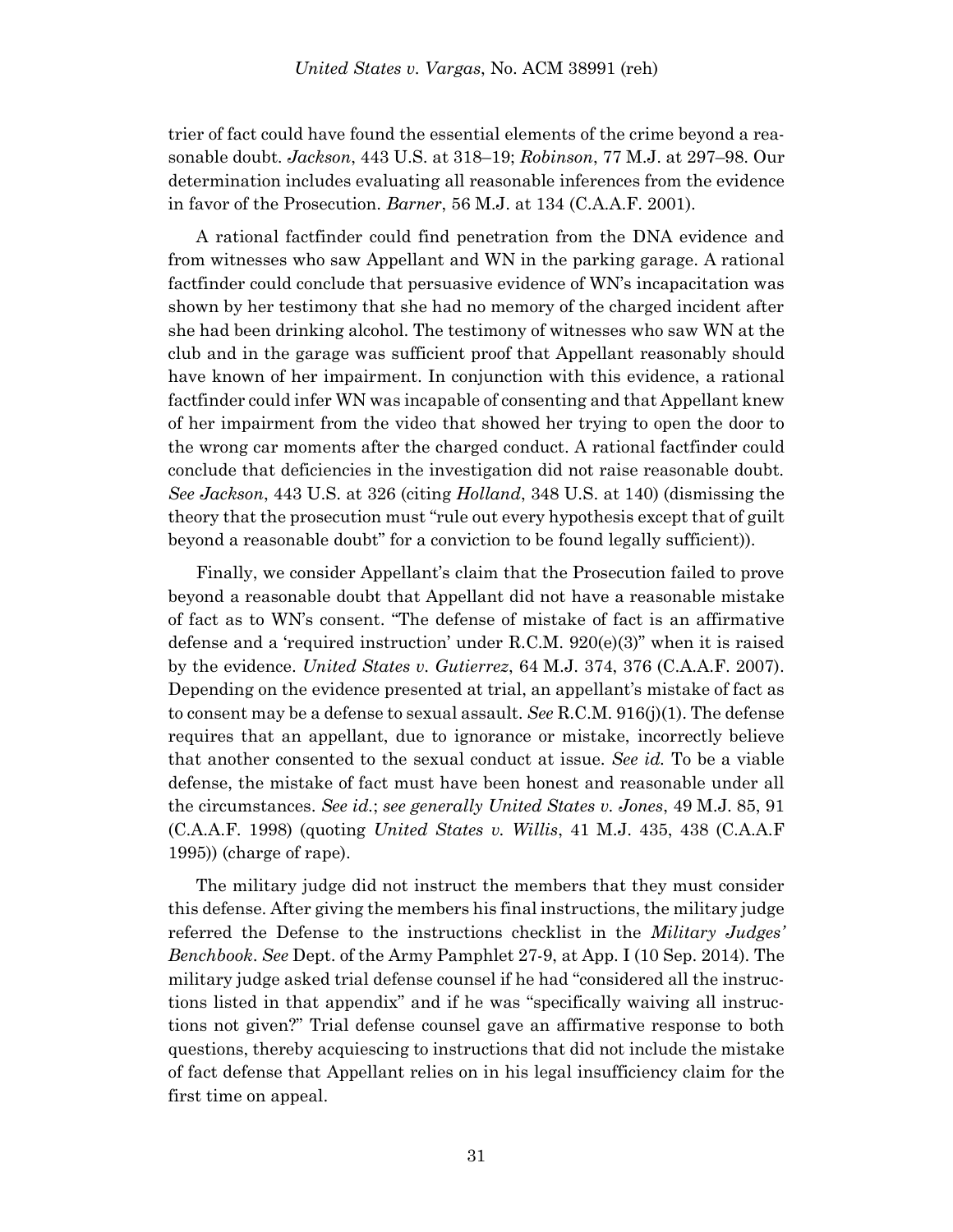We are dubious that the scope of the court's legal sufficiency review includes affirmative defenses that were not before the factfinder when it reached its verdict. Mistake of fact is an affirmative defense that can be waived even if it is reasonably raised by the evidence. *Gutierrez*, 64 M.J. at 376; *see id.* at 376 n.3 (observing that our superior court's "jurisprudence allows affirmative waiver of affirmative defenses"). Generally, "a legal theory not presented at trial may not be raised for the first time on appeal absent exigent circumstances." *United States v. Lloyd*, 69 M.J. 95, 101 (C.A.A.F. 2010) (citing *United States v. Bowers*, 14 C.M.R. 37 (C.M.A. 1954)). On this point, Appellant would have us decide as part of our legal sufficiency review whether a rational factfinder could have found a defense that the actual factfinder had not been instructed to consider. Relevant, too, Appellant does not challenge the military judge's findings instructions on appeal.

Even if we were disinclined to find waiver, we find that mistake of fact as to consent was not "in issue," R.C.M. 920(e)(3), here where the Prosecution proved beyond a reasonable doubt Appellant reasonably should have known of WN's impairment. *See United States v. Teague*, 75 M.J. 636, 638 (A. Ct. Crim. App. 2016) ("[I]f the government proves that an accused should have reasonably known that a victim was incapable of consenting, the [G]overnment has also proven any belief of the accused that the victim consented was unreasonable."); *see also United States v. Rich*, 79 M.J. 572, 587 (A.F. Ct. Crim. App. 2019) (en banc) (citing *Teague*, 75 M.J. at 638) ("[B]y proving the elements of the charged offense, the Government necessarily disproved the existence of either asserted mistake of fact."). The affirmative defense of mistake of fact as to consent under R.C.M.  $916(j)(1)$  and  $920(e)(3)$  was not a defense to the charged conduct. Accordingly, we decline to consider it as part of our legal sufficiency review.

The trial evidence legally supports Appellant's conviction even with the discrepancies noted by Appellant. Viewing the evidence in the light most favorable to the Prosecution, *Robinson*, 77 M.J. at 297–98, a rational factfinder could have found each element of the charged offense beyond a reasonable doubt. Therefore, the evidence is legally sufficient to support Appellant's conviction.

We then ask whether the evidence, although legally sufficient to support the conviction, is nevertheless unconvincing such that we are not persuaded of Appellant's guilt beyond a reasonable doubt. *Turner*, 25 M.J. at 325. While the court has the independent authority and responsibility to weigh the credibility of the witnesses in determining factual sufficiency, we recognize that the trial court saw and heard the testimony. *See United States v. Moss*, 63 M.J. 233, 239 (C.A.A.F. 2006) (stating it is the members' role to determine whether testimony is credible or biased).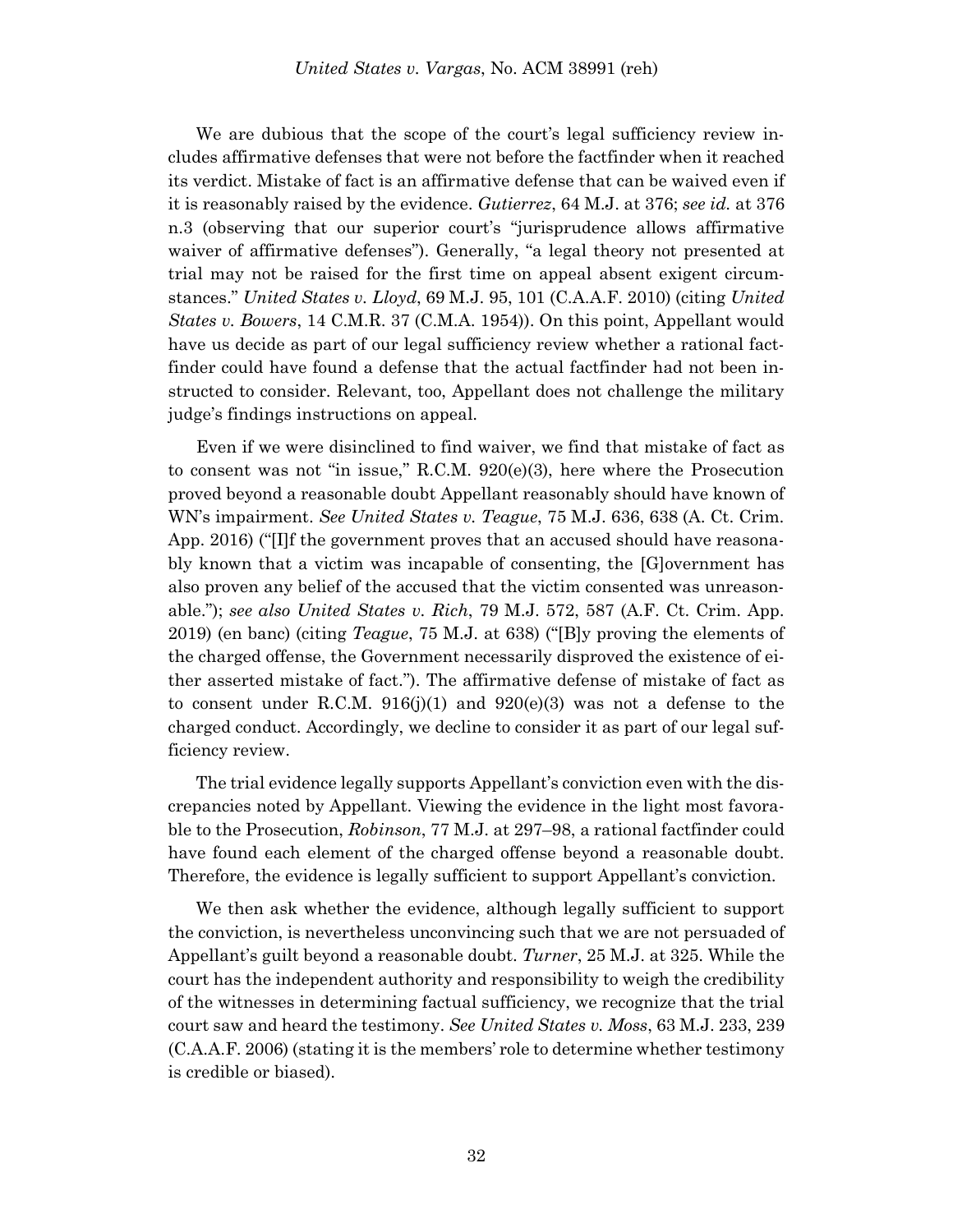We find convincing proof of Appellant's guilt from WN's testimony, DNA evidence, the security camera recordings, and witnesses who observed Appellant's conduct and WN's inability to consent in the parking garage. Having weighed the evidence in the record and made allowances for not having personally observed the witnesses, we are convinced of Appellant's guilt beyond a reasonable doubt. Accordingly, Appellant's conviction is not just legally sufficient, but factually sufficient as well.

### **C. Timeliness of Appellate Review**

### **1. Law**

Whether an appellant has been deprived of his due process right to speedy post-trial and appellate review, and whether constitutional error is harmless beyond a reasonable doubt, are questions of law we review de novo. *United States v. Arriaga*, 70 M.J. 51, 56 (C.A.A.F. 2011) (citing *United States v. Moreno*, 63 M.J. 129, 135 (C.A.A.F. 2006)).

A presumption of unreasonable delay arises when appellate review is not completed and a decision is not rendered within 18 months of the case being docketed. *Moreno*, 63 M.J. at 142. If there is a *Moreno*-based presumption of unreasonable delay or an otherwise facially unreasonable delay, we examine the matter under the four factors set forth in *Barker v. Wingo*, 407 U.S. 514, 530 (1972): "(1) the length of the delay; (2) the reasons for the delay; (3) the appellant's assertion of the right to timely review and appeal; and (4) prejudice." *Moreno*, 63 M.J. at 135 (citations omitted). *Moreno* identified three types of prejudice arising from post-trial processing delay: (1) oppressive incarceration; (2) anxiety and concern; and (3) impairment of a convicted person's grounds for appeal and ability to present a defense at a rehearing. *Id*. at 138– 39 (citations omitted).

"We analyze each factor and make a determination as to whether that factor favors the Government or [Appellant]." *Id*. at 136 (citation omitted). Then, we balance our analysis of the factors to determine whether a due process violation occurred. *Id*. (citing *Barker*, 407 U.S. at 533 ("Courts must still engage in a difficult and sensitive balancing process.")). "No single factor is required for finding a due process violation and the absence of a given factor will not prevent such a finding." *Id*. (citation omitted). However, where an appellant has not shown prejudice from the delay, there is no due process violation unless the delay is so egregious as to "adversely affect the public's perception of the fairness and integrity of the military justice system." *United States v. Toohey*, 63 M.J. 353, 362 (C.A.A.F. 2006).

Recognizing our authority under Article 66(c), UCMJ, we also consider if relief for excessive post-trial delay is appropriate even in the absence of a due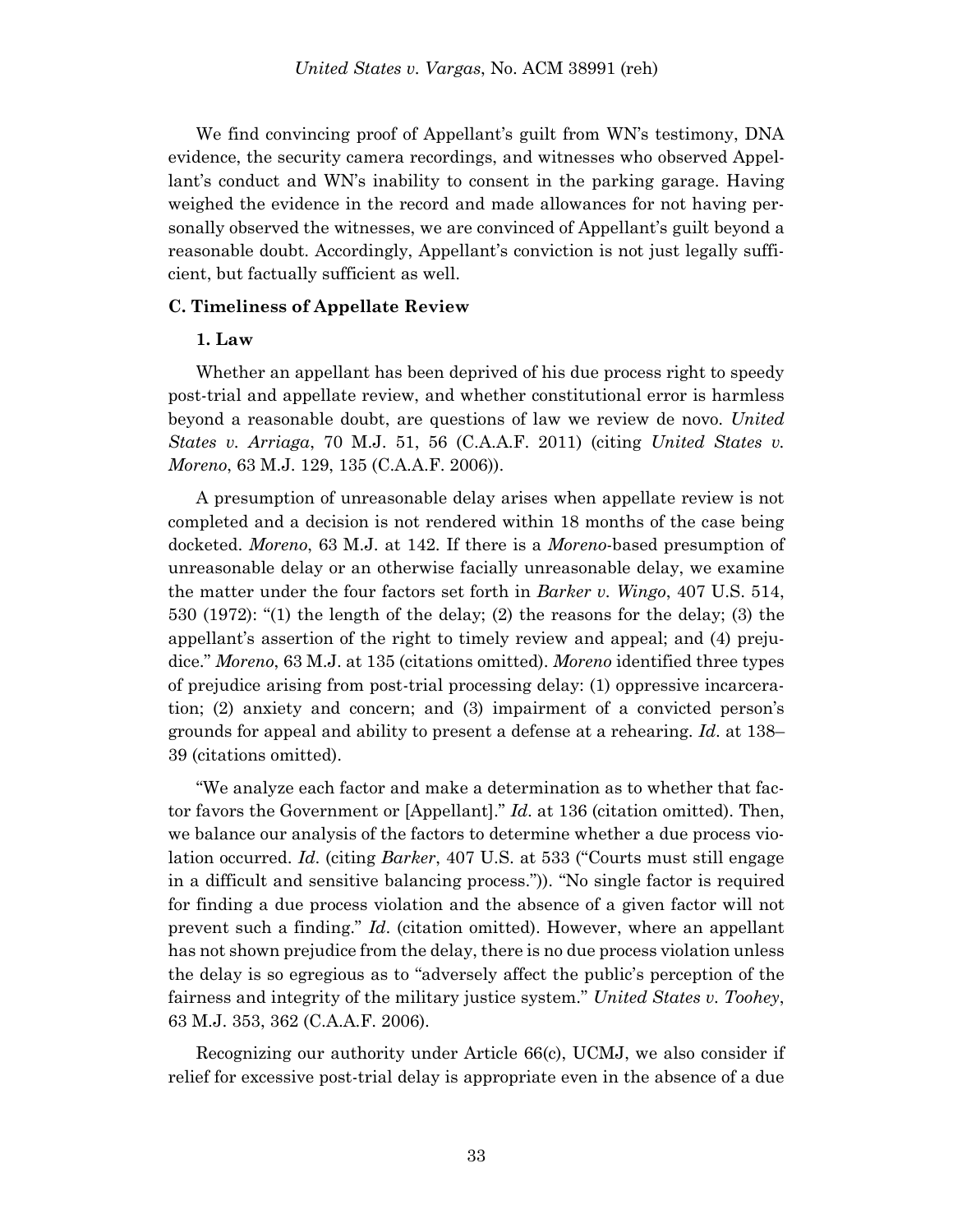process violation. *See United States v. Tardif*, 57 M.J. 219, 221, 225 (C.A.A.F. 2002).

#### **2. Analysis**

l

After the rehearing, Appellant's case was docketed with the court on 13 September 2019. The overall delay in failing to render this decision within 18 months is facially unreasonable. *See Moreno*, 63 M.J. at 142. However, we determine no violation of Appellant's right to due process and a speedy appellate review. The reasons for the delay include the time required for Appellant to file his brief on 26 October 2020, and the Government to file its answer on 7 December 2020.

Analyzing the *Barker* factors, we find the delay is not excessively long under the circumstances. The court granted 11 enlargements of time for Appellant to prepare his brief in support of the assignments of error and issues raised by Appellant. Appellant manifested agreement to the tenth and eleventh enlargement requests. The court held three status conferences to discuss the progress of Appellant's case after granting a motion to withdraw submitted by Appellant's first appellate counsel. Some of the delay may be attributed to a change in Appellant's detailed appellate defense counsel six months after the case was docketed. <sup>31</sup> Appellant's case required counsel for both parties, and the court, to review a 31-volume record with 1,743 pages of transcript. There are 24 prosecution exhibits, 12 defense exhibits, and 130 appellate exhibits. Appellant's enlargement requests apprised the court of the length and complexity of the case, not least of which were Appellant's "complex allegations of unlawful command influence."

The court affirms the findings and sentence in this case after examining assertions of error that occurred at trial and sentencing. However, Appellant has not asserted his right to speedy appellate review or pointed to any particular prejudice resulting from the presumptively unreasonable delay, and we find none. Finding no *Barker* prejudice, we also find the delay is not so egregious that it "adversely affects the public's perception of the fairness and integrity of the military justice system." *See Toohey*, 63 M.J. at 362. As a result, there is no due process violation. *See id*.

<sup>&</sup>lt;sup>31</sup> The first status conference was held on 13 March 2020 to discuss a motion to withdraw submitted by CAPT Mizer, which the court granted on 18 March 2020. CAPT Mizer was detailed to represent Appellant in February 2018 in his civilian capacity and the motion was submitted over Appellant's objection. CAPT Mizer received activeduty recall orders in March 2018 and commenced an active-duty tour in May 2018. In February 2020, CAPT Mizer was placed on indefinite active-duty orders and was required to report in March 2020.